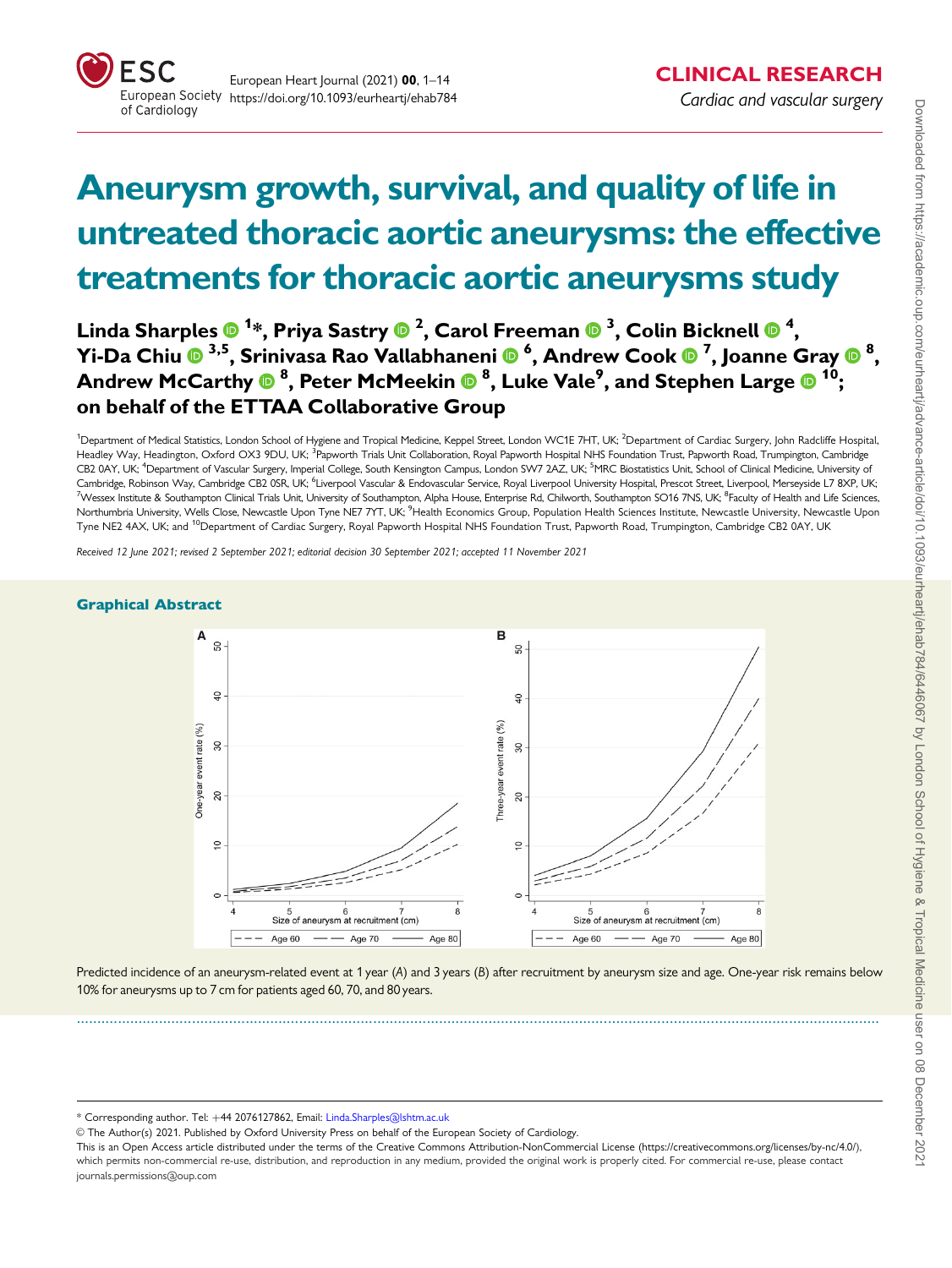<span id="page-1-0"></span>

| <b>Aims</b>                   | To observe, describe, and evaluate management and timing of intervention for patients with untreated thoracic<br>aortic aneurysms.                                                                                                                                                                                                                                                                                                                                                                                                                                                                                                                                                                                                                                                                                                                                                                                                                                                                                                                                                                                                                                                                                                                                                                                                                                                                                                                                                                                                                 |
|-------------------------------|----------------------------------------------------------------------------------------------------------------------------------------------------------------------------------------------------------------------------------------------------------------------------------------------------------------------------------------------------------------------------------------------------------------------------------------------------------------------------------------------------------------------------------------------------------------------------------------------------------------------------------------------------------------------------------------------------------------------------------------------------------------------------------------------------------------------------------------------------------------------------------------------------------------------------------------------------------------------------------------------------------------------------------------------------------------------------------------------------------------------------------------------------------------------------------------------------------------------------------------------------------------------------------------------------------------------------------------------------------------------------------------------------------------------------------------------------------------------------------------------------------------------------------------------------|
| <b>Methods</b><br>and results | Prospective study of UK National Health Service (NHS) patients aged ≥18 years, with new/existing arch or<br>descending thoracic aortic aneurysms of $\geq 4$ cm diameter, followed up until death, intervention, withdrawal, or July<br>2019. Outcomes were aneurysm growth, survival, quality of life (using the EQ-5D-5L utility index), and hospital<br>admissions. Between 2014 and 2018, 886 patients were recruited from 30 NHS vascular/cardiothoracic units.<br>Maximum aneurysm diameter was in the descending aorta in 725 (82%) patients, growing at 0.2 cm (0.17–0.24) per<br>year. Aneurysms of $\geq 4$ cm in the arch increased by 0.07 cm (0.02–0.12) per year. Baseline diameter was related to<br>age and comorbidities, and no clinical correlates of growth were found. During follow-up, 129 patients died, 64<br>from aneurysm-related events. Adjusting for age, sex, and New York Heart Association dyspnoea index, risk of<br>death increased with aneurysm size at baseline [hazard ratio (HR): 1.88 (95% confidence interval: 1.64-2.16) per<br>cm, $P < 0.001$ ] and with growth [HR: 2.02 (1.70–2.41) per cm, $P < 0.001$ ]. Hospital admissions increased with aneur-<br>ysm size [relative risk: 1.21 (1.05-1.38) per cm, $P = 0.008$ ]. Quality of life decreased annually for each 10-year in-<br>crease in age $[-0.013 (-0.019 \text{ to } -0.007), P < 0.001]$ and for current smoking $[-0.043 (-0.064 \text{ to } -0.023), P = 0.004]$ .<br>Aneurysm size was not associated with change in quality of life. |
| <b>Conclusion</b>             | International guidelines should consider increasing monitoring intervals to 12 months for small aneurysms and<br>increasing intervention thresholds. Individualized decisions about surveillance/intervention should consider age, sex,<br>size, growth, patient characteristics, and surgical risk.                                                                                                                                                                                                                                                                                                                                                                                                                                                                                                                                                                                                                                                                                                                                                                                                                                                                                                                                                                                                                                                                                                                                                                                                                                               |
| <b>Keywords</b>               | Humans • Aortic aneurysm • Thoracic • Tomography • X-ray • Computed • Aorta and treatment<br>outcome                                                                                                                                                                                                                                                                                                                                                                                                                                                                                                                                                                                                                                                                                                                                                                                                                                                                                                                                                                                                                                                                                                                                                                                                                                                                                                                                                                                                                                               |

# Introduction

Chronic thoracic aortic aneurysm (CTAA) of the arch or descending thoracic aorta (DTA) is life-threatening if undiagnosed or neglected as aneurysms expand. Aneurysm growth is associated with dissection (tearing) or rupture of the aortic wall. In general, after diagnosis, 6 month mortality in treated and untreated patients with CTAA is esti-mated to be [1](#page-13-0)7.7% and 30%, respectively.<sup>1</sup>

The condition is rare, but recorded incidence is rising. UK hospital admissions for thoracic aortic aneurysm increased from 4.4 to 9.0 per 100 000 inhabitants between 1999 and [2](#page-13-0)010.<sup>2</sup> This was probably secondary to greater availability of computed tomography (CT) scanning, in an increasingly elderly population.

Treatment of CTAA confers a significant risk of mortality and mor-bidity, significant post-operative recovery period, and cost.<sup>[3](#page-13-0)</sup> Small aneurysms are monitored by CT or magnetic resonance imaging (MRI), and repair offered if perceived risk of rupture/dissection significantly increases. This follows rapid growth, worsening symptoms, or the CTAA reaching a critical size. In the infra-renal aorta, randomized controlled trials have demonstrated that surveillance is safe up to 5[.5](#page-13-0) cm<sup>4</sup> and these principles have informed current guidelines.<sup>5</sup> This is not the case for CTAA. Although guidelines have been formulated, evidence for the most effective surveillance and intervention strat-egies is sparse.<sup>[6,7](#page-13-0)</sup> Previous registries have been limited by lack of prospective follow-up data. $8$  As a result, there is substantial variation in practice. Evidence that informs robust surveillance strategies should highlight those at risk of aneurysm-related death and should inform optimal timing of repair for individuals. This information is needed urgently.

Using data from the Effective Treatments for Thoracic Aortic Aneurysms (ETTAA) study, the overall aim of this article is to describe the natural history of CTAA prior to intervention, document risks, and health-related quality of life (HRQoL) during surveillance and identify those at high-risk of aneurysm-related death. Specific objectives are: (i) to model growth over time, prior to any major intervention; (ii) to describe survival patterns and their relationship to changing aneurysm diameter and HRQoL in the absence of major interventions; (iii) to describe major aneurysm-related events of rupture and dissection; (iv) to model HRQoL over time, prior to any major intervention; and (v) to identify patient-specific or aneurysm-specific features that might predict poor outcome.

# Methods

### **Patients**

. . . . . . . . . . . . . . . . . . . . . . . . . . . . . . . . . . . . . . . . . . . . . . . . . . . . . . . . . . . . . . . . . . . . . . . . . . . . . . . . . . . . . . . .

ETTAA is an observational cohort study of current clinical practice at the time of the study. The protocol is published and a funder's report will be released in 2022.<sup>[9,10](#page-13-0)</sup> Patients aged  $\geq$  18 years, attending National Health Service (NHS) hospitals in England between March 2014 and July 2018, with previously or newly diagnosed aneurysms of  $\geq$ 4 cm diameter in the arch or DTA (extending to thoraco-abdominal aorta) were eligible for ETTAA. These included aneurysms associated with atherosclerosis, acute dissection in adjacent segments, and aortopathy. Isolated ascending aortic aneurysms were not included. However, patients with ascending aortic aneurysm adjacent to arch aneurysms (over 4 cm) were included. Study centres provided a copy of the chest CT or MRI radiological scan nearest to recruitment and the accompanying report needed to confirm an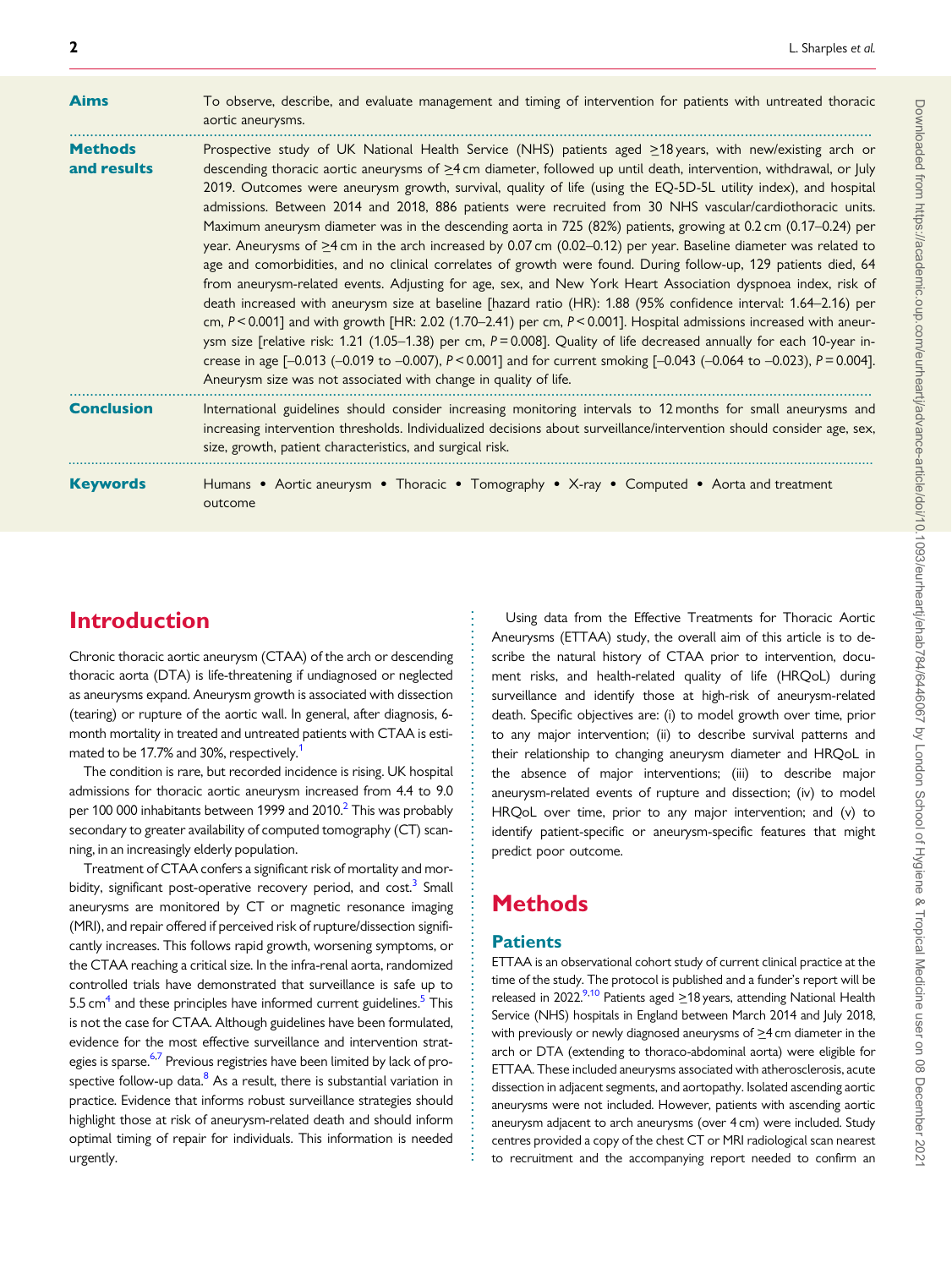<span id="page-2-0"></span>. eligible aneurysm. Exclusion criteria were acute dissection with or without malperfusion syndromes and previous surgical intervention for an aneurysm in the same segment.

At consent treating clinicians grouped patients according to intended management: conservative management (CM) if aneurysms were at risk of rupture, but surgical and endovascular procedures were not planned due to patient choice, comorbidities, or procedural risk; watchful waiting (WW) if aneurysms were small, at low risk of rupture, and surgical and endovascular procedures were not recommended but were options for future management; endovascular stent grafting (ESG); and open surgical replacement (OSR).

This paper reports on data from all patients in ETTAA before intervention. Patients assigned to WW, ESG, and OSR were collectively described as intention to treat (ITT). Changes in intended management during the study were recorded but there was no attempt to intervene in this observational study.

#### Data collection

Data were collected prospectively by local research staff, co-ordinated by Papworth Trials Unit Collaboration. Patient characteristics, maximum aneurysm diameter, clinical events, hospital admissions, cardiac or vascular surgery, and HRQoL were recorded at consent, 3, 6, 12, 18, 24, 36, and 48 months, until the end of the follow-up period on 31 July 2019.

Retrospective CT and MRI data were collected from sites for the measurement of aneurysm growth.

Patients contributed data from either date of diagnosis (aneurysm growth) or date of recruitment (HRQoL, survival, clinical events) until first intervention, death, major clinical event, withdrawal, or end of the study, whichever occurred first.

#### **Outcomes**

The four outcomes of interest were overall survival (primary), aneurysmrelated survival, and longitudinal trajectories for aneurysm growth and HRQoL.

Survival time was calculated from centre-reported data, as date of consent to date of death. Surviving patients were censored at withdrawal, date of surgical treatment (ESG or OSR) for the aneurysm, or end of the study, whichever was first. For aneurysm-related survival, deaths from other causes were treated as censored.

Maximum aneurysm diameter was measured by CT or MRI during routine care, using local protocols. Anonymized CT/MRI scans were reanalysed at St George's Hospital (London, UK) or Papworth Hospital (Cambridge, UK) core labs to minimize observer differences. Five operators analysed CT scans [two at St Georges  $(n=269 \text{ scans})$  and three at Papworth  $(n = 1268 \text{ scans})$ ]. Centres agreed a standard protocol and used the same 3Mensio software, recording diameters from twodimensional images (see [Supplementary material online\)](https://academic.oup.com/eurheartj/article-lookup/doi/10.1093/eurheartj/ehab784#supplementary-data). MRI scans were analysed at Papworth by two radiology consultants ( $n = 125$ ). If scans were not returned to core labs by the date of analysis, we took scan measurements provided by the participating hospital ( $n = 70$ ). All available aneurysm measurements from recruited patients were included in the analysis, including those taken prior to recruitment. The maximum diameter observed was analysed, classified as upper thoracic aorta if the maximum diameter was located in the ascending aorta ( $n = 93$ , 10.5%) or arch ( $n = 59$ , 6.7%), and lower if it was in the DTA ( $n = 725$ , 81.8%) or thoraco-abdominal aorta ( $n = 9$ , 0.1%). Note that all aneurysms had a diameter of  $\geq$ 4 cm in arch or DTA, although the maximum diameter may have been in an adjacent segment.

Aneurysm-related clinical events requiring hospital admission were collected by the local hospital. All events were reviewed centrally by ETTAA clinicians (P.S. and S.L.).

HRQoL was assessed by the EQ-5D-5L questionnaire at the local hos-pital.<sup>[11](#page-13-0)</sup> Based on recommendations from the UK National Institute for Health and Care Excellence, responses were converted into EQ-5D-3L index values (value assigned to reported health state) using the crosswalk approach.<sup>[12](#page-13-0)</sup> The index ranges from one (maximum health), through zero (equivalent to death), to –0.59; values < 0 indicate health states considered worse than death. This provides a simple, one-dimensional generic measure of HRQoL with an intuitive measurement scale.

#### Statistical methods

Full details of statistical methods are reported elsewhere.<sup>[10](#page-13-0)</sup>

#### Sample size

Sample size calculations for ETTAA were based on comparing survival between patients who underwent ESG and OSR during the study, and are not relevant to the pre-intervention analysis here.

#### Exploratory analysis

Baseline measurements and missing data were summarized; ITT and CM groups were compared using Student's t-tests and Pearson's  $\chi^2$  test as appropriate. Time to event data were summarized using Kaplan–Meier estimates and compared using log-rank tests. Frequency and simple event rates per patient-year were summarized for deaths and hospital admissions, with ruptures, dissections, and neurological events reported separately.

#### Survival, hospital admissions, rupture, dissection, and neurological events

Cox proportional hazards models were developed to assess relationships between survival and baseline variables. Schoenfeld residual plots and tests verified proportional hazards assumptions. Centre effects were assessed using gamma frailty terms but were not significant and are not reported. The above analysis censors patients who have ESG and OSR on the date of the procedure; that is, we assume they have the same risk of death as people with similar aneurysms who remain in the ITT group. Because this assumption is unlikely to be true, we estimated risk factors for the composite outcome of death or intervention in a sensitivity analysis. Negative binomial regression was used to compare hospital admission rates, adjusted for age and sex.

#### Longitudinal data

. . . . . . . . . . . . . . . . . . . . . . . . . . . . . . . . . . . . . . . . . . . . . . . . . . . . . . . . . . . . . . . . . . . . . . . . . . . . . . . . . . . . . . . . . . . . . . . . . . . . . . . . . . . . . . . . . . . . . . . . . . . . . . . . . . . . . . . . . . . . . . . . . . . . . . . . . . . . . . . . . . . . . . . . . . . .

For maximum aneurysm size, time zero was defined by the first recorded scan. HRQoL was analysed from the date of recruitment to ETTAA. Exploratory analysis involved plotting distributions and trajectories over time. Longitudinal measurements of aneurysm diameter and HRQoL were analysed using linear random effects models. Variables considered as fixed effects included time, sex, age, height, weight, body mass index, smoking (current, ex-smoker, never), hypertension, chronic obstructive pulmonary disease (COPD), connective tissue disorders, coronary artery disease, extra-cardiac arteriopathy, heart valve disease, type of scan (CT, MRI), and aneurysm location (arch/ascending, DTA/thoraco-abdominal aorta). Non-linear changes over time were assessed by including timesquared in the model, but were not significant. All continuous variables except time of assessment were centred at the mean. A linear term was included for New York Heart Association (NYHA) class. Patient and centre random effects (intercept and slope over time) were investigated, but only patient effects were significant in any analysis. For patients who were recruited with  $\geq$ 4 cm arch aneurysms, models for growth in the ascending thoracic aorta and the arch diameter were also fitted separately.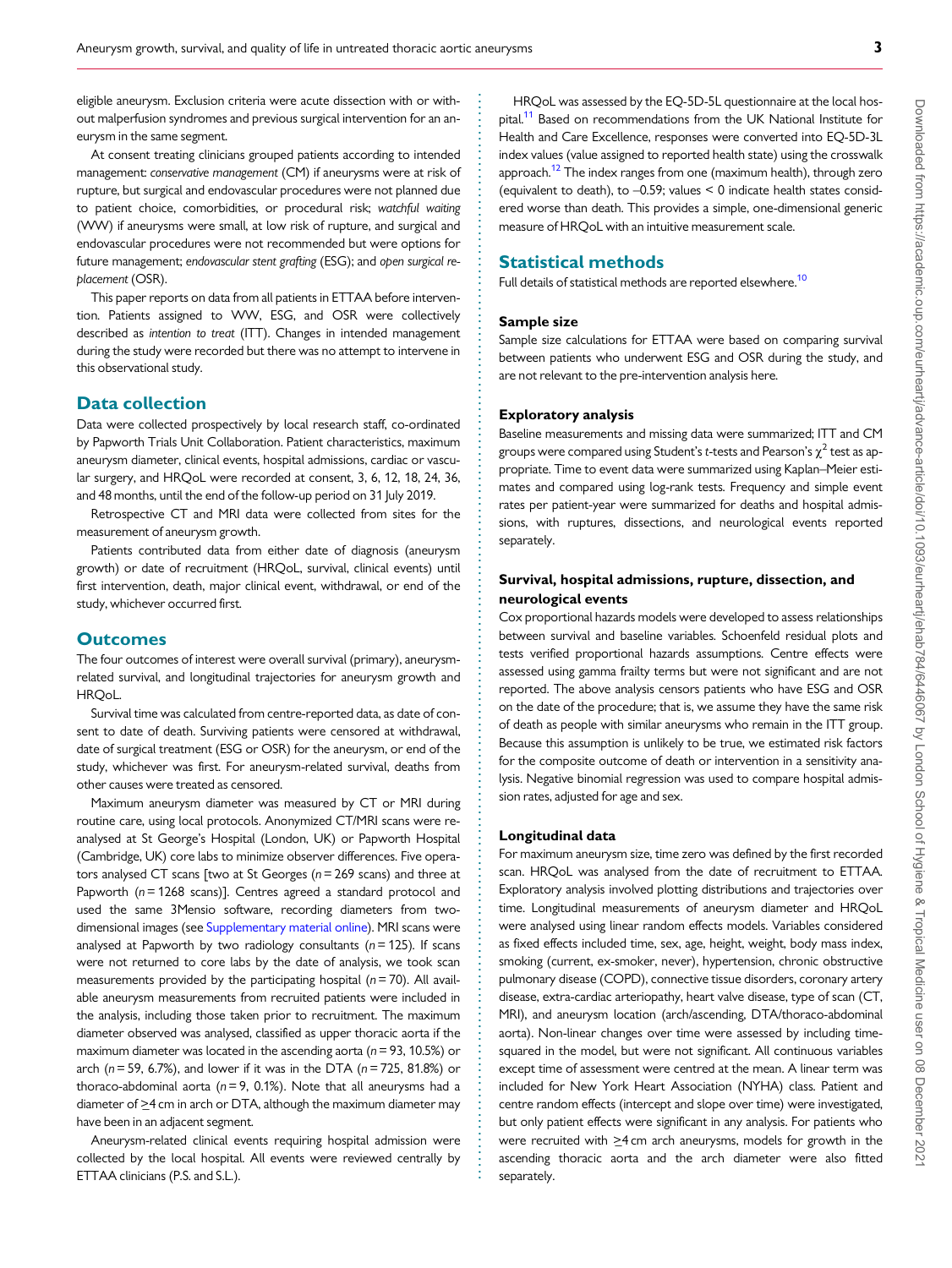#### <span id="page-3-0"></span>. Joint analysis of longitudinal measurements and survival

To investigate whether aneurysm diameter and HRQoL changes over time were related to overall or aneurysm-related deaths, we fitted joint random effects models for growth/HRQoL and time to death.<sup>13</sup> Based on analysis of longitudinal trajectories alone, linear models with normallydistributed residuals were assumed. Significant predictors identified in longitudinal and survival models were included in the joint model. Models were fitted using the stjm commands in Stata v16.<sup>[14](#page-13-0)</sup>

#### Missing data

Mandated variables for ETTAA had few missing values (<8%) ([Appendix](#page-9-0) [1](#page-9-0)). Variables with >25% missing data were not used in modelling. Complete case analysis was used for longitudinal data measurements since estimates from such models are unbiased provided that the data are missing at random (MAR) conditional on the observed data.<sup>15</sup> For survival models, sensitivity analysis assuming MAR used multiple imputation with chained equations and predictive mean matching. Imputation models included the outcome variable as well as all important covariates from ex-ploratory analysis. Resulting models were combined using Rubin's rules.<sup>[16](#page-13-0)</sup>

# **Results**

#### ETTAA patient cohort

Between March 2014 and July 2018, 886 patients were recruited from 30 UK centres. At recruitment, 82 (9.3%) were assigned CM, either at patient request or clinician judgement. Six later underwent ESG or OSR, leaving 76 'true' CM patients at baseline. During followup, 36 additional patients were transferred to CM due to deterioration, comorbidities, or patient preference. Thus, 112 patients (12.6%) were ultimately assigned to CM. The remaining 774 (91.6%) patients were classified as ITT.

Median time between consent and leaving follow-up/end of study was 20.3 (0–61) months. Reasons for leaving follow-up were ESG/ OSR ( $n = 285$ ), death ( $n = 129$ ), and withdrawal ( $n = 30$ ); the remaining 442 patients were censored at the end of follow-up.

#### Baseline measurements

The ETTAA cohort included 321 (36.2%) women and 565 men, with mean [standard deviation (SD)] age of 70.9 (10.9) years. Comorbidities are listed in Table [1](#page-4-0).

#### Survival

Eighty-three ITT patients (6.6% deaths per patient-year) and 46 CM patients (20.0% per patient-year) died during follow-up, for a total of 129 patients (8.6% per patient-year). Sixty-four (49.4%) deaths were aneurysm-related (45 ruptures, 11 dissections, 3 ruptured and dissected, and 5 aneurysm-related but specific event not reported). Thirty-nine aneurysm-related deaths were in ITT patients (3.0% per patient-year) and 25 in CM patients (11% per patient-year). Of 307 patients with aneurysms  $\geq$ 6 cm, 76 died (23.1% per patient-year), of which 42 were aneurysm-related deaths (12.7% per patient-year).

One and 3-year survival rates were 92.4% (90.2–94.1) and 77.6% (73.4–81.2), respectively. Analogous figures for aneurysm-related death were 96.5% (94.8–97.6) and 88.3% (84.8–91.0), respectively. Nineteen ITT patients were recruited on the day of surgery and were excluded from this analysis.

. . . . . . . . . . . . . . . . . . . . . . . . . . . . . . . . . . . . . . . . . . . . . . . . . . . . . . . . . . . . . . . . . . . . . . . . . . . . . . . . . . . . . . . . . . . . . . . . . . . . . . . . . . . . . . . . . . . . . . . . . . . . . . . . . . . . . . . . . . . . . . . . . . . . . . . . . . . . . . . . . . . . . . . . . . . .

In unadjusted analysis, ITT patients had significantly lower overall and aneurysm-related death rates compared with CM patients [hazard ratio (HR): 0.35 (95% confidence interval: 0.23–0.47) and 0.28 (0.17–0.47), respectively, P < 0.001 for both]. Patients with larger aneurysms at baseline, women, older age, formal/informal care, previous cardiac interventions, COPD, higher NYHA class, and those with smaller height and weight had significantly higher risk of death ([Appendix 2](#page-11-0)).

In multivariable analysis, apart from age, sex, and (possibly) NYHA class, only maximum aneurysm size at baseline was a strong risk factor for overall and aneurysm-related death, approximately doubling risk for each centimetre increase in maximum diameter (Table [2](#page-5-0)). ITT and comorbidity markers were not significant once age, sex, aneurysm size, and NYHA were included. Figure [1](#page-6-0) shows predicted overall and aneurysm-related mortality rates by maximum aneurysm diameter at baseline, for people who had average values of age, sex, and NYHA class. Given average covariates, patients with aneurysms of maximum diameter 4–6 cm had predicted 1-year mortality below 10%, which increases to 12.4% and 22.2% for 7 cm and 8 cm aneurysms, respectively. By 3 years, patients with 6 cm aneurysms have predicted mortality of 21.3%, whilst probabilities for those with 7 cm and 8 cm aneurysms have increased to 36.5% and 57.7%, respectively. If we consider only deaths described as aneurysm-related, mortality rates were lower, with only large (>8 cm) aneurysms rising above 10% at 1 year and 40% at 3 years.

The Graphical Abstract shows additional effect of age on incidence of aneurysm-related death or non-fatal dissection/rupture at 1 and 3 years; incidence remains below 10% for aneurysms up to 7 cm even for 80-year olds, but increases rapidly in this age group between 1 and 3 years.

Multiple imputation for missing covariates gave almost identical results ([Appendix 1](#page-9-0)).

Repeating the analysis for the composite outcome of death or intervention, the HRs for overall and aneurysm-related death for each 1 cm increase in maximum aneurysm diameter were 1.72 (1.59– 1.86) and 1.81 (1.66–1.98), respectively (both P< 0.001).

### Aneurysm diameters at baseline and growth over time

The largest aneurysm was in the DTA for 636 (82.2%) ITT patients and 89 (79.5%) CM patients. Mean (SD) maximum diameter at baseline was 5.6 cm (1.1) in ITT patients and 6.3 cm (1.2) in CM patients. After excluding scans using techniques other than CT or MRI ( $n = 11$ ) and one scan dated 20 years before ETTAA, 1767 scans in 882 (99.5%) patients were included. Times between first and subsequent scans ranged from 3 days to 7.35 years.

The final model describing diameter measurement trajectories in the absence of treatment is shown in [Appendix 3](#page-11-0). Average (maximum) diameter in the DTA at baseline for a person of average age, with no comorbidities was 5.57 cm (5.48–5.67). At first scan, larger aneurysms were found for older patients [mean difference per 10 year increase in age  $= 0.18$  cm (0.11–0.5),  $P < 0.001$ ], connective tissue disorders  $[0.39 \text{ cm}$  larger  $(0.06-0.72)$ ,  $P = 0.019$ ], and COPD [0.21 cm larger (0.02–0.40),  $P = 0.032$ ]. At baseline, adjusting for age, scan type, and comorbidities, the mean difference between maximum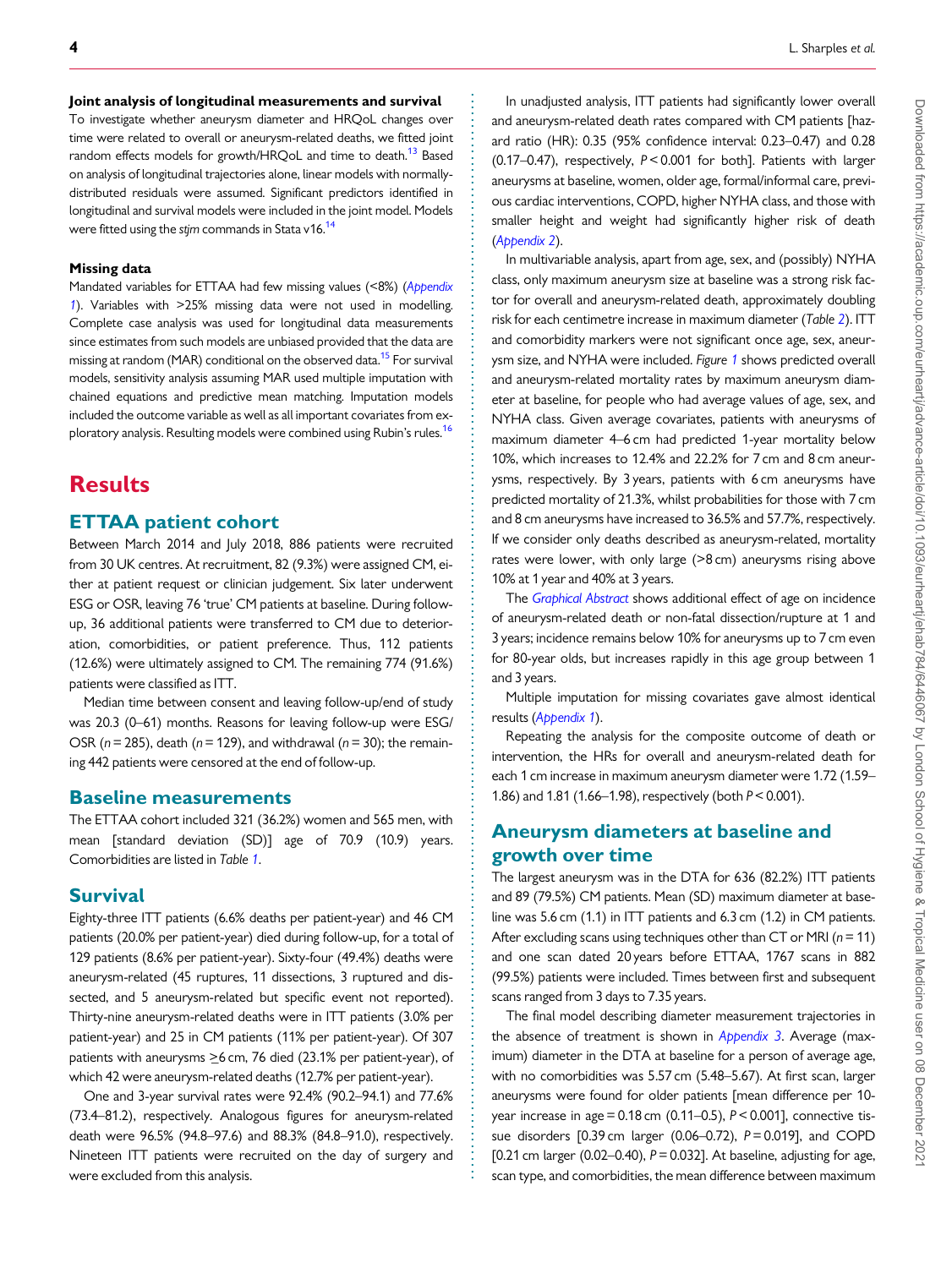| ×  | × |    |   |
|----|---|----|---|
|    |   |    |   |
|    |   |    | I |
| л. |   | ۰, |   |

Downloaded from https://academic.oup.com/eurheartj/advance-article/doi/10.1093/eurheartj/ehab784/6067 by London School of Hygiene & Tropical Medicine user on 08 December 202 Downloaded from https://academic.oup.com/eurheartj/advance-article/doi/10.1093/eurheartj/ehab784/6446067 by London School of Hygiene & Tropical Medicine user on 08 December 2021

<span id="page-4-0"></span>

| <b>Variables</b>                         | <b>Patient subgroup</b><br>or summary | <b>ITT</b> ( $n = 774$ ) | $CM (n = 112)$  | Mean difference or odds ratio<br>$(95\%$ CI) and P-values |
|------------------------------------------|---------------------------------------|--------------------------|-----------------|-----------------------------------------------------------|
| Age (years)                              | Mean (SD)                             | 70.0 (10.7)              | 76.6 (9.9)      | $6.6$ (4.5, 8.7)                                          |
|                                          | (min-max)                             | $(31.6 - 92.5)$          | $(26.1 - 92.5)$ | P < 0.001                                                 |
| Sex                                      | Female, n (%)                         | 273(35.3)                | 48 (42.9)       | $0.73(0.49 - 1.09)$                                       |
|                                          | Male, $n$ $%$                         | 501 (64.7)               | 64 (57.1)       | $P = 0.120$                                               |
| Height (cm)                              | Mean (SD)                             | 171.4 (10.5)             | 167.4 (12.5)    | $-4.03$ (-6.24 to $-1.81$ )                               |
|                                          | $(min-max)$                           | $(138 - 210)$            | $(132 - 216)$   | P < 0.001                                                 |
|                                          | Missing, n (%)                        | 26(3.4)                  | 9(8.0)          |                                                           |
| Care                                     | Formal/informal, n (%)                | 80 (10.3)                | 23(20.6)        | $0.44(0.27-0.74)$                                         |
|                                          | None, $n$ $(\%)$                      | 688 (88.9)               | 88 (78.6)       | $P = 0.002$                                               |
|                                          | Missing, n (%)                        | 6(0.8)                   | 1(0.9)          |                                                           |
| Smoking                                  | Current, n (%)                        | 99 (12.8)                | 14(12.5)        | $1.27(0.66 - 2.44)$                                       |
|                                          | Past, $n$ $(\%)$                      | 446 (57.6)               | 57 (50.9)       | $1.40(0.91 - 2.17)$                                       |
|                                          | Never, $n$ $%$                        | 223(28.8)                | 40 (35.7)       | $\overline{\phantom{0}}$                                  |
|                                          | Missing, n (%)                        | 6(0.8)                   | 1(0.9)          | $P = 0.307$                                               |
| Connective tissue disorder               | Yes, $n$ $%$                          | 52(6.7)                  | 3(2.7)          | $2.62(0.80 - 8.53)$                                       |
|                                          | $No, n (\%)$                          | 722 (93.3)               | 109 (97.3)      | $P = 0.098$                                               |
| Coronary artery disease                  | CABG, n <sub>(%)</sub>                | 41(3.3)                  | 10(8.9)         | $0.57(0.27 - 1.17)$                                       |
|                                          | PCI, $n$ $(\%)$                       | 34 (4.4)                 | 6(5.4)          | $0.78(0.32 - 1.92)$                                       |
|                                          | Medication, n (%)                     | 68 (8.8)                 | 9(8.0)          | $1.04(0.50 - 2.17)$                                       |
|                                          | No, $n$ $(\%)$                        | 15(1.9)                  | 2(1.8)          | Reference                                                 |
|                                          | Missing, n (%)                        | 616 (79.6)               | 85 (75.9)       | $P = 0.443$                                               |
| Extracardiac arteriopathy                | Yes, $n$ $(\%)$                       | 113 (14.6)               | 20(17.9)        | $1.26(0.75-2.12)$                                         |
|                                          | No, $n$ $(\%)$                        | 647 (83.6)               | 91(81.3)        | $P = 0.389$                                               |
|                                          | Missing, n (%)                        | 14(1.8)                  | 1(0.9)          |                                                           |
| Heart valve disease                      | Yes, $n$ $(\%)$                       | 142 (18.3)               | 23(20.5)        | $0.87(0.53 - 1.42)$                                       |
|                                          | No, $n$ $(\%)$                        | 619 (80.0)               | 87 (77.7)       | $P = 0.574$                                               |
|                                          | Missing, n (%)                        | 13(1.7)                  | 2(1.8)          |                                                           |
| Left ventricular function (not mandated) | Good, n (%)                           | 342 (44.2)               | 41 (36.6)       | Reference                                                 |
|                                          | Moderate, n (%)                       | 62(8.0)                  | 14(12.5)        | $0.53(0.27-1.03)$                                         |
|                                          | Poor, $n$ $%$                         | 13(1.7)                  | 2(1.8)          | $0.78(0.17 - 3.57)$                                       |
|                                          | Not measured, n (%)                   | 347 (44.8)               | 55 (49.1)       | $P = 0.267$                                               |
|                                          | Missing, n (%)                        | 10(1.3)                  | 0(0.0)          |                                                           |
| Diabetes <sup>a</sup>                    | Yes, $n$ $(\%)$                       | 76 (9.8)                 | 7(6.3)          | $1.64(0.74 - 3.65)$                                       |
|                                          | No, n (%)                             | 695 (89.8)               | 105 (93.8)      | $P = 0.222$                                               |
|                                          | Missing, n (%)                        | 3(0.4)                   | 0(0.0)          |                                                           |
| Documented hypertension                  | Yes, $n$ $(\%)$                       | 678 (87.6)               | 97 (86.6)       | $1.12(0.62 - 2.00)$                                       |
|                                          | No, n (%)                             | 94 (12.1)                | 15(13.4)        | $P = 0.714$                                               |
|                                          | Missing, n (%)                        | 2(0.3)                   | 0(0)            |                                                           |
| Chronic obstructive pulmonary disease    | Yes, $n$ $(\%)$                       | 137 (17.7)               | 26(23.2)        | $0.72(0.45 - 1.15)$                                       |
|                                          | No, n (%)                             | 632 (81.7)               | 86 (76.8)       | $P = 0.169$                                               |
|                                          | Missing, n (%)                        | 5(0.6)                   | 0(0.0)          |                                                           |
| NYHA class                               | 1, n (%)                              | 320 (41.3)               | 39 (34.8)       | Reference                                                 |
|                                          | II, $n$ $(\%)$                        | 274 (35.4)               | 41 (36.6)       | $0.81(0.51 - 1.30)$                                       |
|                                          | III, $n$ $(\%)$                       | 123 (15.9)               | 27(24.1)        | $0.56(0.33 - 0.95)$                                       |
|                                          | IV, n (%)                             | 23(3.0)                  | 3(2.7)          | $0.93(0.27 - 3.26)$                                       |
|                                          | Missing, n (%)                        | 34(4.4)                  | 2(1.8)          | $P = 0.185$                                               |
| Any anti-hypertensive medication         | Yes, $n$ $(\%)$                       | 659 (85.1)               | 94 (83.9)       | $1.10(0.64 - 1.89)$                                       |
|                                          | No, n (%)                             | 115 (14.9)               | 18(16.1)        | $P = 0.737$                                               |
| <b>Statins</b>                           | Yes, $n$ $(\%)$                       | 440 (56.8)               | 72 (64.3)       | $0.74(0.49 - 1.11)$                                       |
|                                          | No, n (%)                             | 332 (42.9)               | 40 (35.7)       | $P = 0.144$                                               |
|                                          | Missing, n (%)                        | 2(0.3)                   | 0(0.0)          |                                                           |

| CI, confidence interval; CM, conservative management; IDDM, insulin-dependent diabetes mellitus; ITT, intention to treat. |  |
|---------------------------------------------------------------------------------------------------------------------------|--|
| <sup>a</sup> Three cases of IDDM in ITT groups, all others non-IDDM.                                                      |  |

<sup>a</sup>Thr \*P-value from hypothesis test of zero mean difference or odds-ratio = 1.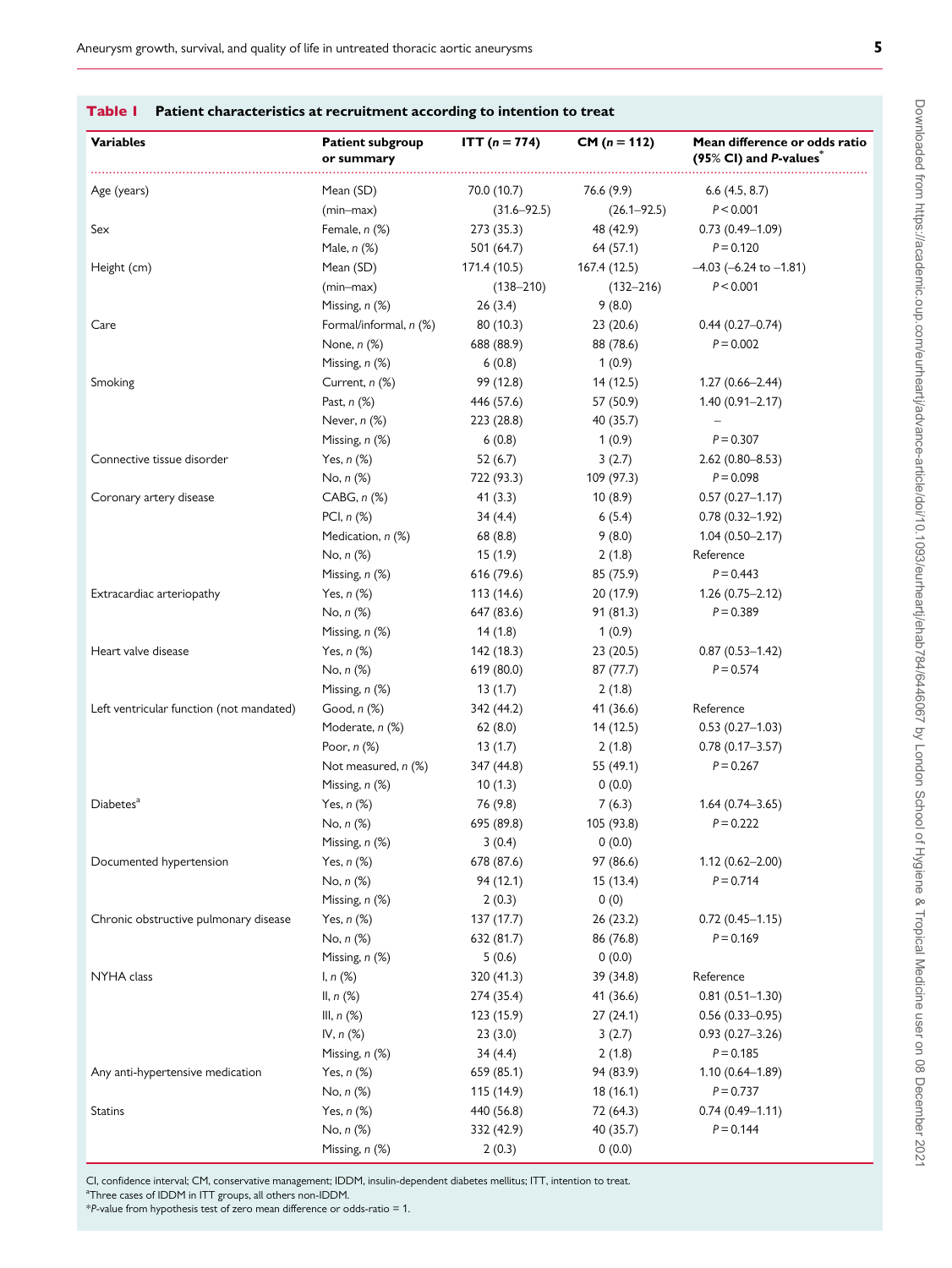|                                       | <b>All-cause deaths</b> |         |                     | Aneurysm-related deaths |  |
|---------------------------------------|-------------------------|---------|---------------------|-------------------------|--|
| Variable                              | <b>HR (95% CI)</b>      | P-value | <b>HR (95% CI)</b>  | P-value                 |  |
| Female sex                            | $1.78(1.24 - 2.54)$     | 0.002   | $2.60(1.58 - 4.29)$ | < 0.001                 |  |
| Age at consent (per decade)           | $1.80(1.42 - 2.27)$     | < 0.001 | $1.50(1.09 - 2.05)$ | 0.012                   |  |
| Baseline NYHA per class               | $1.23(1.00-1.52)$       | 0.054   |                     |                         |  |
| Baseline maximum aneurysm size per cm | 1.88 (1.64–2.16)        | < 0.001 | $2.16(1.79 - 2.61)$ | < 0.001                 |  |

. . . . . . . . . . . . . . . . . . . . . . . . . . . . . . . . . . . . . . . . . . . . . . . . . . . . . . . . . . . . . . . . . . . . . . . . . . . . . . . . . . . . . . . . . . . . . . . . . . . . . . . . . . . . . . . . . . . . . . . . . . . . . . . . . . . . .

<span id="page-5-0"></span>

|  | Table 2 Multivariable Cox regression results for all-cause and aneurysm-related deaths, complete case analysis |  |  |  |  |  |  |  |
|--|----------------------------------------------------------------------------------------------------------------|--|--|--|--|--|--|--|
|--|----------------------------------------------------------------------------------------------------------------|--|--|--|--|--|--|--|

CI, confidence interval; HR, hazard ratio; NYHA, New York Heart Association.

. diameter in upper and lower sections of the thoracic aorta was small  $[-0.10 \text{ cm } (-0.30 \text{ to } 0.09), P = 0.296]$ .

Maximal aneurysms in the DTA grew by 0.20 cm per year (0.17– 0.24) (P< 0.001); those in the upper thoracic aorta did not grow on average  $[-0.007 \text{ cm } (-0.08 \text{ to } 0.07)$ ,  $P = 0.850$ ]. Figure [2](#page-6-0) summarizes average growth trajectories in each section. In additional analysis, annual growth rate in the large  $(≥4 \text{ cm})$  arch aneurysms alone was 0.068 cm (0.017–0.118) ( $P = 0.009$ ), whilst aneurysm diameter in the ascending thoracic aorta did not increase [–0.070 cm (–0.149 to 0.010),  $P = 0.085$ ]. There was no evidence that aneurysm growth accelerated or decelerated during follow-up. After adjusting for baseline variables, there was significant between-patient variation in maximum aneurysm size (random effects SD: 1.06 cm). Additionally, there was significant unexplained (by available covariates) betweenpatient variation in growth rate (random effects SD: 0.17 cm/year). Adjusting for covariates, patients with larger maximal diameters at baseline also had faster growth (correlation: 0.40). At first scan, there was no difference between aneurysm diameters measured by CT and MRI, all other variables being equal. However, the average difference between diameters measured by the two modalities increased over time by  $0.14$  cm per year  $(0.08-0.21)$   $(P < 0.001)$ , with MRI measurements being smaller ([Appendix 3](#page-11-0)).

#### Joint analysis of growth and survival

Adjusting for location of the aneurysm with maximal diameter and intended management, current (rather than baseline) diameter was significantly associated with overall survival ([Appendix 4](#page-12-0)). Each 1 cm increase in the maximal diameter within a patient more than doubled the risk of overall death [HR: 2.02 (1.70–2.41)] and aneurysm-related death [HR: 2.35 (1.85–2.99)] for that individual (both P< 0.001). Baseline diameter and current diameter were correlated, and models including both suggested that current aneurysm size is a more important risk factor than size when presenting at multi-disciplinary team meetings.

#### Hospital admissions

Centres reported 363 hospital admissions in 222 patients during follow-up (Table  $3$ ). Admission rates were related to maximum aneurysm diameter, increasing by 21% per cm increase in size at baseline [relative rate 1.21 (1.05–1.38),  $P = 0.008$ ]. ITT patients were less likely to be readmitted than CM patients [odds ratio: 0.53 (0.35– 0.80)], although admission rates per person were not significantly higher. Fifty-two (definitely/probably) aneurysm-related hospital admissions were recorded for 39 patients. Although aneurysmrelated admissions increased by aneurysm size [relative rate: 1.48 per cm (0.93–2.26),  $P = 0.10$ ], this was not statistically significant (at 5%). Nine non-fatal aneurysm-related events were reported (two ruptures, seven dissections): three had CT scans in the previous month, maximum aneurysm diameters were 5.64 cm, 6.91 cm, and 8.29 cm; the six with no scans within the previous 6 months, maximum diameters ranged from 4.56 cm to 6.98 cm. Eight non-fatal neurological events were reported.

#### HRQoL pre-intervention

During ETTAA, 3732 HRQoL questionnaires were returned by 886 patients. After excluding blank forms ( $n = 256$ ), duplicate entries  $(n = 11)$ , and incomplete forms  $(n = 35)$ , 3492 (93.6%) remained. Overall 855 of 886 (96.5%) patients completed between one and nine EQ-5D-5L questionnaires. Mean (SD) utilities at baseline for ITT and CM patients were 0.73 (0.24) and 0.68 (0.25), respectively.

The final model describing HRQoL trajectories in the absence of ESG or OSR is shown in [Appendix 5](#page-12-0). At recruitment (time zero), mean HRQoL was 0.84 (0.81–0.86) for a person of average age (70.9 years), in NYHA class I, who has never smoked, and did not have formal/informal care. Baseline HRQoL decreased as NYHA class increased [I—0.84 (0.81–0.86); II—0.74 (0.71–0.76); III—0.63 (0.60–0.67); IV—0.53 (0.49–0.58), P< 0.001] (all else equal). Reported requirement for formal/informal care was associated with large deficit in HRQoL at recruitment [mean = 0.66 (0.61–0.70), P< 0.001]. Average age at recruitment was 70.9 years, and HRQoL at recruitment was slightly larger for older patients by 0.010 (–0.003 to 0.022) ( $P = 0.122$ ) per decade, possibly due to selection policies. Current smokers had worse HRQoL at recruitment of 0.79 (0.75– 0.83) compared with ex-smokers [0.84 (0.82–0.86)] and never smokers [0.84 (0.81–0.86), P= 0.057].

For relatively fit, non-smoking patients, of average age, mean HRQoL did not change significantly over time, estimated decrease was  $-0.010$  ( $-0.022$  to 0.003) ( $P = 0.132$  per year). However, the interaction between follow-up time and age showed that if two patients differed in age by 10 years, the older patient would have a faster decrease in HRQoL of –0.013 (–0.019 to –0.007; P< 0.001 per year) (all else being equal). As a result, the difference between age groups increased over time thereafter. Current smokers had a faster decline in HRQoL over time [–0.043 (–0.064 to –0.023), P = 0.004 per year]. Figure [3](#page-7-0) shows that, for this cohort, current smoking had a much greater influence on HRQoL than a 10-year increase in age.

Significant random effects indicated that HRQoL varied between patients both at recruitment and in the rate of decline over time, in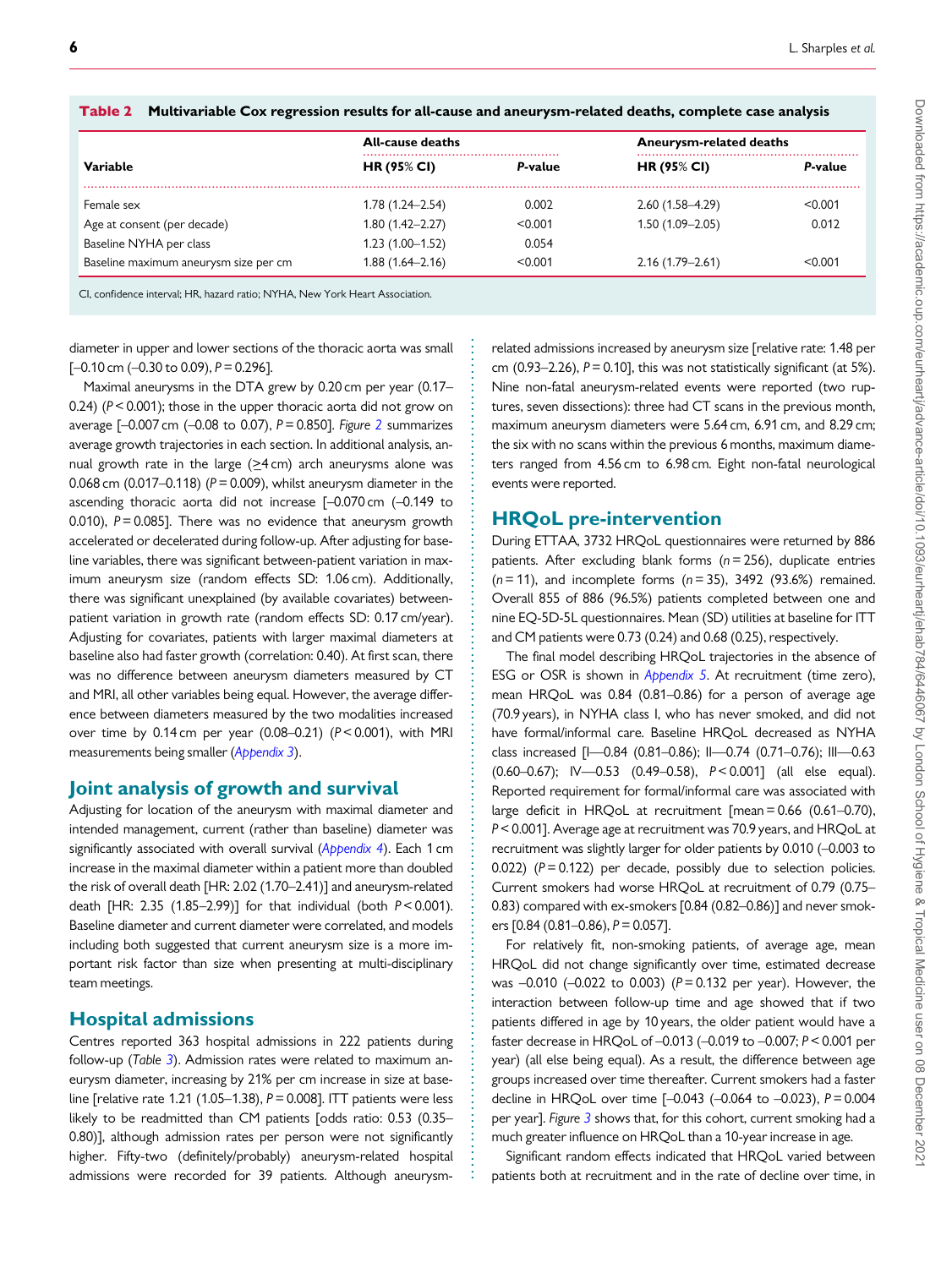<span id="page-6-0"></span>

Figure 1 Predicted proportion dying from any cause (A) and aneurysm-related causes (B) using fitted Cox regression models by maximum aneurysm diameter at baseline, with age, sex, and New York Heart Association class set to the average values.

. . . . . . . . . . . . . . . . . . . . . . . . . . . . . . . . . . . . . . . . . . . . . . . . . . . . . . . . . . . . . . . . . . . . . . . . . . . . . . . . . . . . . . . .





addition to the variation that could be attributed to the variables in the model.

## Joint analysis of changes in HRQoL and survival

After adjusting for age, sex, aneurysm size, and NYHA class, there was weak evidence that current HRQoL was associated with overall death [HR per 0.1 unit decrease in HRQoL: 0.90 (0.82–0.99),  $P = 0.032$ ], but not aneurysm-related death [HR: 1.00 (0.86–1.16),  $P = 0.963$ ] ([Appendix 6](#page-13-0)).

# **Discussion**

### Summary of findings

This paper reported aneurysm growth, hospital admissions, survival, and HRQoL in a large group of patients.

Aneurysms with maximum diameter in the DTA grew significantly faster, and (adjusting for comorbidity and aneurysm location) patients with larger aneurysms at baseline had faster growth ([Appendix 3](#page-11-0), correlation 0.4). No clinical risk factors for accelerated growth were identified, despite significant between-patient variation. This may result from short and infrequent follow-up, the relatively stable nature of most patients and selection of high-risk patients for ESG or OSR.

The cohort required frequent hospital admissions and there was high risk of death before intervention even in those undergoing surveillance with a view to treatment (8.6% per year overall and 6.6% per year in the ITT group). There were few non-fatal dissections and ruptures. After adjusting for age, sex, and NYHA class, aneurysm size at baseline and growth were the most significant variables affecting overall and aneurysm-related survival. A 1 cm increase in size, either between patients at baseline, or growth within a patient, doubled the hazard of death. Admissions to hospital also increased with aneurysm size. HRQoL (measured by EQ-5D-5L) was not related to aneurysm size, and remained high in 'healthy' patients. Baseline HRQoL was related to need for supportive care, NYHA class, and smoking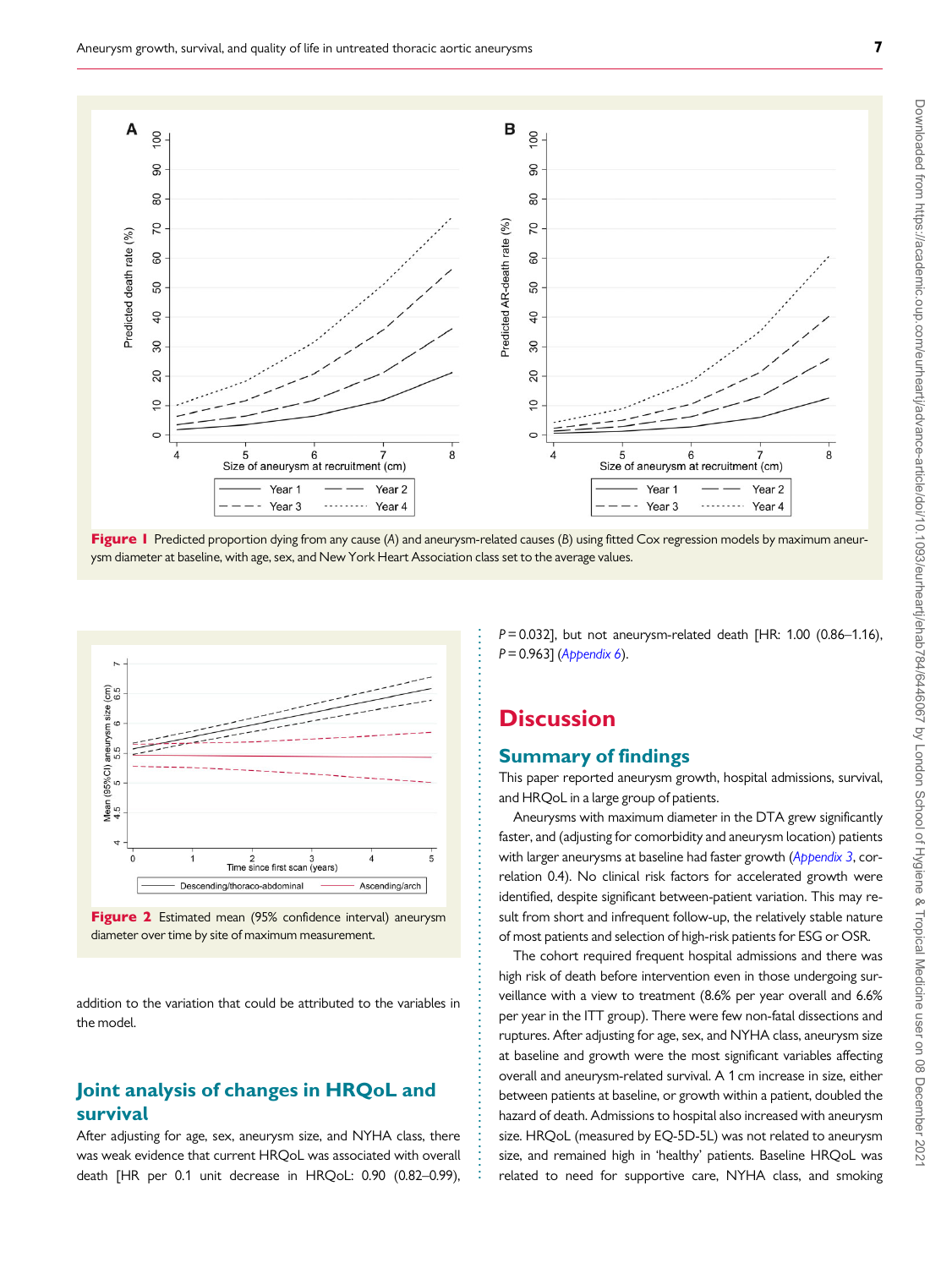| <b>Patient subgroup</b>                                                 | <b>ITT</b> ( $n = 774$ ) | $CM (n = 112)$   | Simple comparisons ( $n = 886$ ) |
|-------------------------------------------------------------------------|--------------------------|------------------|----------------------------------|
| Total time at risk (years)                                              | 1268.3                   | 229.9            |                                  |
| Median follow-up (years)                                                | 1.35                     | 2.06             |                                  |
| (minimum-maximum)                                                       | $(0 - 5.11)$             | $(0.003 - 4.54)$ |                                  |
| All admissions, n (rate/patient-year)                                   |                          |                  | Relative admission rate          |
|                                                                         | 292 (0.23)               | 71 (0.31)        | $0.77(0.56 - 1.07)$              |
|                                                                         |                          |                  | $P = 0.116$                      |
| Admissions, definitely/probably aneurysm-related, n (rate/patient-year) |                          |                  | Relative admission rate          |
|                                                                         | 41(0.03)                 | 11(0.05)         | $0.59(0.28 - 1.24)$              |
|                                                                         |                          |                  | $P = 0.165$                      |
| People with at least one admission, $n$ (%)                             |                          |                  | Odds ratio                       |
|                                                                         | 181 (23.4)               | 41 (36.6)        | $0.53(0.35 - 0.80)$              |
|                                                                         |                          |                  | $P = 0.003$                      |
| Patients admitted, definitely/probably aneurysm-related, n (%)          |                          |                  | Odds ratio                       |
|                                                                         | 30(3.9)                  | 9(8.0)           | $0.46(0.21 - 1.00)$              |
|                                                                         |                          |                  | $P = 0.050$                      |
| Non-fatal ruptured aneurysms                                            | 2                        | $\Omega$         |                                  |
| Non-fatal dissected aneurysms                                           | 6                        |                  |                                  |
| Non-fatal neurological events                                           | 7                        |                  |                                  |

. . . . . . . . . . . . . . . . . . . . . . . . . . . . . . . . . . . . . . . . . . . . . . . . . . . . . . . . . . . . . . . . . . . . . . . . . . . . . . . . . . . . . . . . . . . . . . . .

<span id="page-7-0"></span>Table 3 Clinical events and hospital admissions prior to any surgical or endovascular interventions





activity. Decline in HRQoL over time was related to increasing age and current smoking.

## Relationship to external evidence and interpretation of results

All-cause death rate in ETTAA was 8.6% per patient-year, with 3 year survival of 77.6%. According to UK Government 2015–17 statistics, the 1-year probability of death for English men and women aged 71 years, in the general population, was 2.1% and 1.4%, respectively, with 3-year survival of 93.4% and 95.5%, respectively, substantially higher than reported in this study.<sup>[17](#page-13-0)</sup> Only half the observed deaths

were aneurysm-related, suggesting that the ETTAA population also had higher risk of death from causes not related to the aneurysm, such as comorbidities with similar risk factors (e.g. smoking, hypertension). These comorbidities also partly explain high rates of hospital admission. Attention to treatment of significant comorbidity and cardiovascular risk factor control to reduce the risk of major cardiac, cerebral, and other arterial events is important in this group of patients.

### Survival outcomes

ETTAA results suggest that large aneurysms should be treated with minimum delay since 3-year probability of death jumps from just under 12% for 'average' patients with 5 cm aneurysms to over 35% if the aneurysm increases to 7 cm (Figure [1](#page-6-0)). These increases will be greater for women and older patients. Similarly, 3-year risk of aneurysm-related death jumps from approximately 5% for aneurysms of 5 cm to over 20% for aneurysms of 7 cm.

The increase in mortality with age was expected. The higher risk of death for women in ETTAA is more difficult to explain. Women may present at a later stage in their disease or when they also have other life-threatening comorbidities, but this should not be assumed. It may be that comorbidities in women are less well investigated or treated or that aneurysm behaviours are different. There was no evidence that women had longer follow-up after consent than men, so that any delays were likely to occur prior to referral to participating multidisciplinary teams. Further investigation into causes of differences in outcomes between sexes is warranted.

Comparisons of CM and ITT patients showed that clinicians successfully identify high-risk patients based on demographic, clinical, and aneurysm characteristics. However, transfer of patients between management groups in a relatively short follow-up period and the Downloaded from https://academic.oup.com/eurheartj/advance-article/doi/10.1093/eurheartj/ehab784/6446067 by London School of Hygiene & Tropical Medicine user on 08 December 202 Downloaded from https://academic.oup.com/eurheartj/advance-article/doi/10.1093/eurheartj/ehab784/6446067 by London School of Hygiene & Tropical Medicine user on 08 December 2021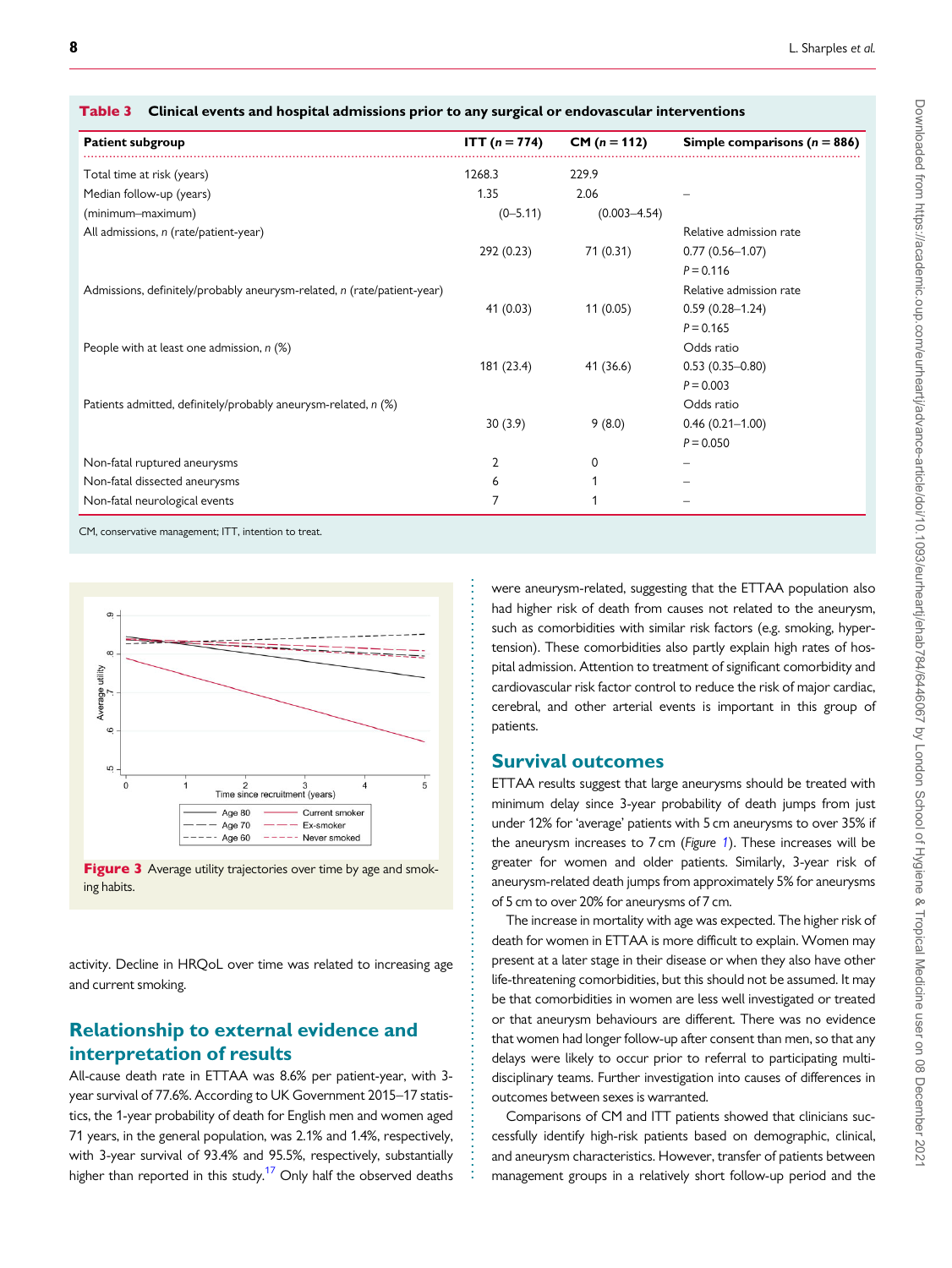<span id="page-8-0"></span>. high death rate suggests remaining uncertainty about whether and when to intervene. Better risk profiling methods are needed for these aneurysms to guide clinicians.

### Aneurysm size and growth

ETTAA raises questions regarding current guidance. Updated guidelines from the AHA/ACC suggest reimaging arch aneurysms to detect enlargement at 12-month intervals if <4.0 cm diameter and 6 month intervals for  $4.0 - 5.4$  cm diameter.<sup>18</sup> In ETTAA, average growth rates were 0.20 cm (0.17–0.24) per year in the DTA and lower in the arch, so that yearly scanning may be more appropriate for small aneurysms, even in the arch.

European and American Society guidelines for vascular and cardiac surgery recommend consideration of ESG in patients with suitable anatomy and maximal diameter  $\geq$ 5.5 cm and open surgery for patients with unsuitable anatomy at 5.5–6.0 cm.<sup>6,7</sup> For DTA/thoracoabdominal aneurysms, elective surgery is recommended if the aortic diameter exceeds 6.0 cm, or if a connective tissue disorder is present. The European Society for Vascular Surgery stated that 'An initial diameter of 60 mm carries an annual risk of rupture of 10%<sup>[19](#page-13-0)</sup> In ETTAA, predicted 1-year aneurysm-related event probabilities for average ETTAA patients with aortic aneurysms of 6 cm, 7 cm, and 8 cm were 3.5%, 7.1% and 13.8%, respectively. Furthermore, the location of the maximum diameter aneurysm was not significantly associated with survival [HR for descending relative to arch/ascending: 1.33 (0.92–1.93),  $P = 0.128$ ], although size and growth were greater for aneurysms in the DTA. These results from ETTAA suggest that the threshold aneurysm size for repair could be revised for stable patients of average age. For older patients, women, and those with higher NYHA class, ETTAA data are largely consistent with guidelines in the short term. These factors, together with the need for concomitant procedures and risk of surgery, can inform personalized management strategies.

Aneurysm growth within a person was also a significant (perhaps stronger) predictor of death. Thus, both current aneurysms with diameters >6 cm, and aneurysms growing at a rate such that they will exceed 6 cm soon should be weighed up against operative risks when deciding on the nature and timing of intervention. Risk of death doubled per 1 cm increase in aneurysms size, and this can be used to predict when aneurysm risk exceeds operative risk for an individual. This is not stated as an indication for repair in current international guidelines but should be considered.<sup>[7,19](#page-13-0)</sup>

Patients presented with widely varying aneurysm sizes, some of which were attributed to patient age, size, smoking history, comorbidities, and location of the aneurysm. Faster growth in the DTA may be related to differences in pathology in different sections of the aorta. The more linear anatomy of this segment may also allow greater expansion before the patient presents clinically. It may equally be because growth of arch aneurysms was modified by previous repair in adjacent segments (from type A dissection). This raises the question of whether aneurysms in the arch and DTA require different scanning protocols and surveillance intervals. Further investigation of these issues should be undertaken.

#### Health-related quality of life

At baseline, ITT and CM patients had mean (SD) HRQoL of 0.73 (0.24) and 0.68 (0.25), respectively, which is somewhat lower than

the population average in the UK (0.785 for people aged 65–74 and 0.734 for people aged  $\geq$ 75 years), although individuals varied wide-ly.<sup>[20](#page-13-0)</sup> Importantly, HROoL remained relatively stable over time for non-smokers and therefore one might consider surveillance appropriate for this cohort. Comorbidities such as COPD, coronary heart disease, and heart valve disease might be expected to reduce HRQoL, but were not included in the multivariable model. These comorbidities are correlated with age and frailty (indicated by use of formal/informal care), which may have acted as surrogates since they reflect a wider perspective on quality of life. Current smoking had the greatest effect on HRQoL over time. In order to improve the HRQoL of patients undergoing surveillance, smoking cessation may be important.<sup>21</sup>

### Limitations

In this observational study, data reflected routine clinical practice and causal relationships between aneurysm diameter, growth, patient clinical history, HRQoL, and survival cannot be concluded. No attempt was made to alter routine practice so that management varied and the population was heterogeneous. The relatively short followup in ETTAA and the 1-year interval between CT scans meant that only linear growth was apparent but we cannot exclude acceleration in growth, particularly if it occurs between scans and immediately before dissection or rupture. If this was the case, we might speculate that there are triggers for these clinical events.

Although hypertension is an established risk factor for poor outcome, we have not included it because almost all patients (88%) had hypertension and were treated with one or more anti-hypertensive medications, and the observational nature of the study may also result in treatment by indication bias, where higher-risk patients are treated with more powerful drugs. Such bias is impossible to adjust for without detailed information on rationale for single/combination drug management.

Results were not sensitive to missing data, provided that the assumption of MAR holds. If there are unknown missing data mechanisms, some bias in results could obtain. We consider this unlikely given the comprehensive covariate adjustment in the imputation process.

#### **Strengths**

A major strength of ETTAA is the large prospectively collected sample, with data provided by 30 specialist centres across England, which ensures results are generalizable to similar populations with access to specialist multi-disciplinary teams. Despite the observational study design, we used rigorous scientific methods for data collection and analysis, including core labs to minimize observer bias. We jointly analysed aneurysm growth and survival in a single model, providing new insight into the relative importance of initial size and rate of growth.

#### Further research

. . . . . . . . . . . . . . . . . . . . . . . . . . . . . . . . . . . . . . . . . . . . . . . . . . . . . . . . . . . . . . . . . . . . . . . . . . . . . . . . . . . . . . . . . . . . . . . . . . . . . . . . . . . . . . . . . . . . . . . . . . . . . . . . . . . . . . . . . . . . . . . . . . . . . . . . . . . . . . . . . . . . . . . . . . . .

There was substantial variation in maximum aneurysm size and growth, not explained by recorded variables. Further studies should explore genetic, physiological, and lifestyle factors that explain this variation. Longer follow-up may help to clarify determinants of growth. Differences in outcomes between men and women should be investigated to eradicate possible inequalities in the care system.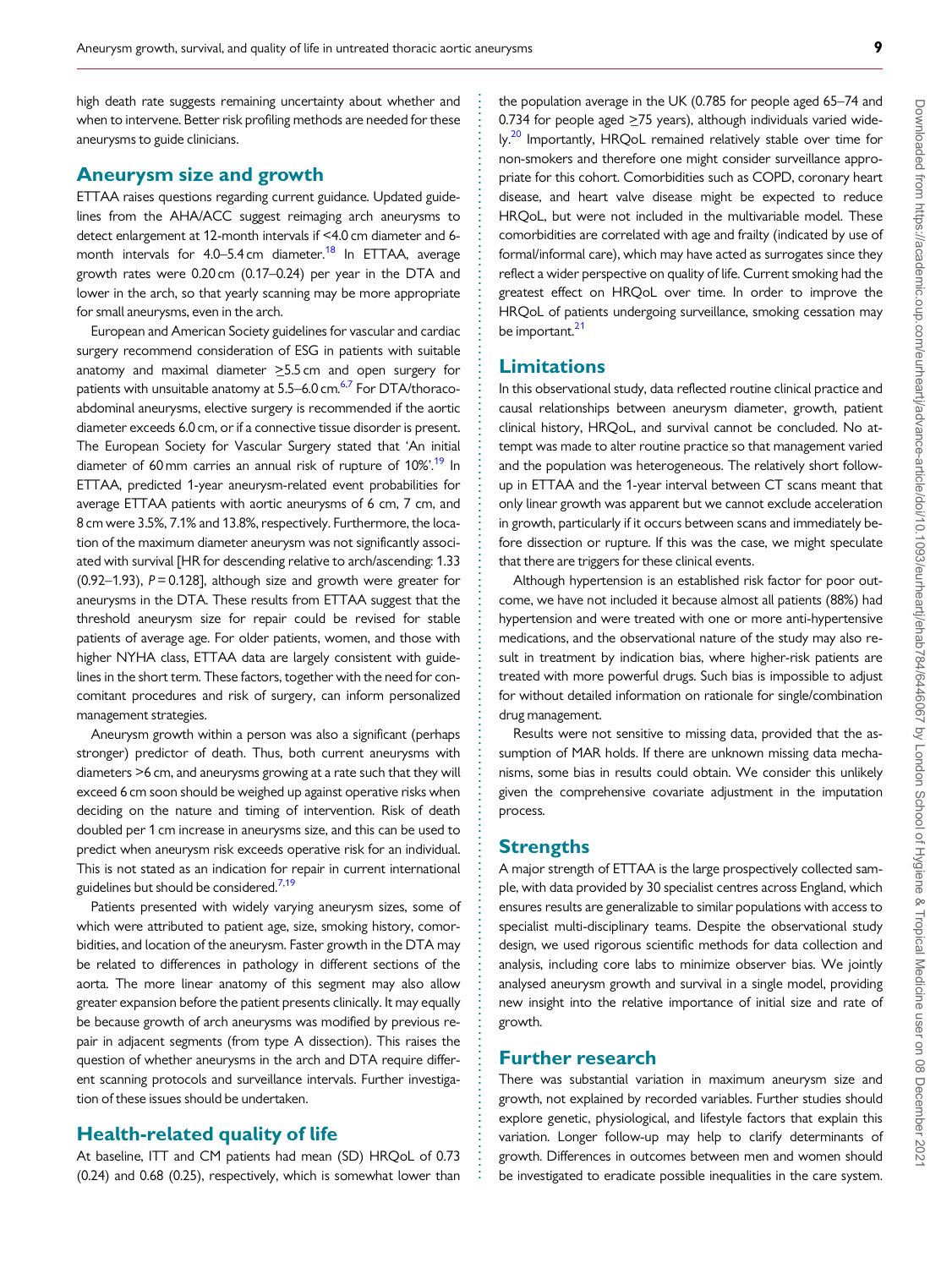<span id="page-9-0"></span>. Similarly, the (largely clinical) covariates in this study did not completely explain variation in HRQoL, which results from a range of patient-specific concerns around health and well-being. Better understanding of these concerns may help patients decide whether intervention will have worthwhile impact on their HRQoL.

# Supplementary material

[Supplementary material](https://academic.oup.com/eurheartj/article-lookup/doi/10.1093/eurheartj/ehab784#supplementary-data) is available at European Heart Journal online.

#### Acknowledgements

The authors would like to acknowledge and thank everyone who participated in the study as part of the ETTAA Collaborative Group (as listed in the HTA monograph), which included Principal Investigators, Research Coordinators and Administrators at all collaborating sites, the Trial Steering Committee, the Data Monitoring Committee, as well as the core ETTAA Working Group. We would especially like to thank Nicky Watson, Thomas Devine, and Sally Anne Meakins (Data managers); Sarah Hopkins, Siobhan Costello, and Helen Holcombe (Lead Research Coordinators); Ben Patterson, Christopher Smith, Tom Duffy, and Linzi Dunham (Corelab CT scan measurements); Bobby Agrawal and Katherine Tweed (MRI measurements); Dilupa Samarakoon (Health Economics costing); and the Trials Unit Senior manager Vikki Hughes for set up and oversight of the study.

### Funding

This work was supported by the National Institute for Health Research [Health Technology Assessment, 11/147/03—Effective Treatments for Thoracic Aortic Aneurysms (ETTAA study): a prospective cohort study]. The views expressed in this publication are those of the author(s) and not necessarily those of the NHS, the National Institute for Health Research, or the Department of Health.

Conflict of interest: S.R.V. reports unrestricted research grants from Cook Medical and Terumo Aortic during the conduct of the study. C.B. reports personal fees and non-financial support from Medtronic, grants, personal fees, and non-financial support from Gore, all outside the submitted work. All other authors declared no competing interests.

### Data availability

The data underlying this article cannot be shared publicly for the privacy of individuals that participated in the study. The data will be shared on reasonable request to the senior author S.L.

# Declaration of Helsinki

The authors confirm that the ETTAA study complies with the Declaration of Helsinki; that the West Midlands—South Birmingham Research Ethical Committee approved the research protocol and that informed consent was obtained from all participants.

# **Appendices**

### Appendix 1: Treatment of missing covariates

Missing values for variables included in multiple imputation are tabulated by treatment group below.

#### Frequencies of missing covariates at baseline by planned management group

Overall 788 (88.9%) patients had complete data.

| <b>Patient subgroup</b><br>(number of patients) | $CM (n = 112)$ | <b>ITT</b> $(n = 774)$ |
|-------------------------------------------------|----------------|------------------------|
| Age, n                                          | 0              | 0                      |
| Sex, n                                          | $\Omega$       | 0                      |
| Height, n (%)                                   | 9(8.0)         | 26(3.4)                |
| Weight, n (%)                                   | 8(7.1)         | 30(3.9)                |
| BMI, n (%)                                      | 9(8.0)         | 33(4.3)                |
| Care, $n$ $(\%)$                                | 1(0.9)         | 6(0.8)                 |
| Smoker, n (%)                                   | 1(0.9)         | 6(0.8)                 |
| Connective tissue disorder                      | 0              | 0                      |
| Extracardiac arteriopathy, n (%)                | $\Omega$       | $\Omega$               |
| Valvular heart disease, n (%)                   | 2(1.8)         | 13(1.7)                |
| Coronary artery disease, n (%)                  | 2(1.8)         | 15(1.9)                |
| LV function, $n$ $(\%)$                         | $\Omega$       | 10(1.3)                |
| LV function not measured, n (%)                 | 55 (49.1)      | 347 (44.8)             |
| Diabetes, $n$ $(\%)$                            | 0              | 3(0.4)                 |
| Hypertension, n (%)                             | 0              | 2(0.3)                 |

. . . . . . . . . . . . . . . . . . . . . . . . . . . . . . . . . . . . . . . . . . . . . . . . . . . . . . . . . . . . . . . . . . . . . . . . . . . . . . .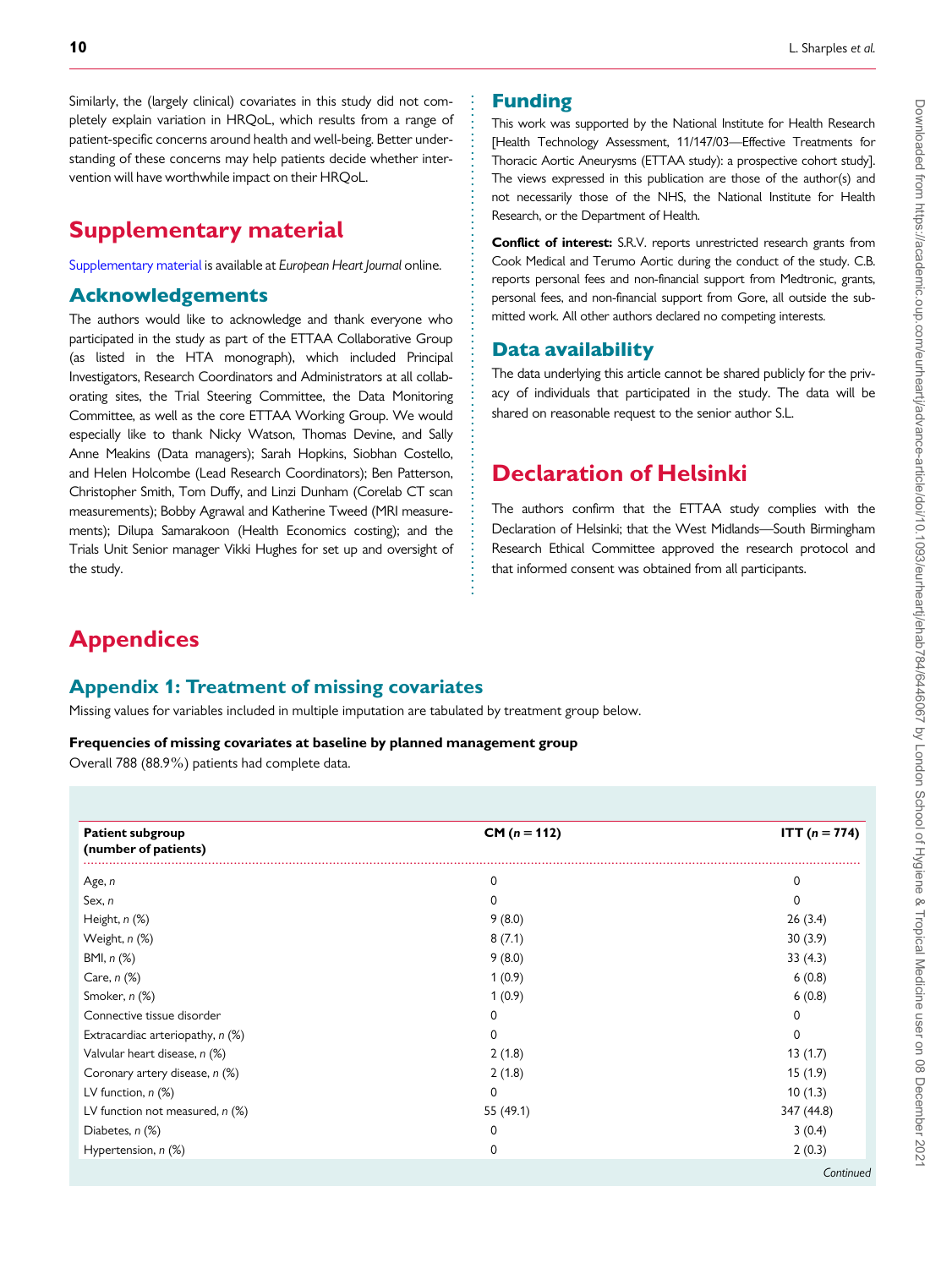<span id="page-10-0"></span>Aneurysm growth, survival, and quality of life in untreated thoracic aortic aneurysms **11** 

| Continued                                       |                |                 |
|-------------------------------------------------|----------------|-----------------|
| <b>Patient subgroup</b><br>(number of patients) | $CM (n = 112)$ | $ITT (n = 774)$ |
| $COPD, n (\%)$                                  | 0              | 5(0.6)          |
| $NYHA, n (\%)$                                  | 2(1.8)         | 34(4.4)         |
| Beta blockers, n (%)                            | 0              | 0               |
| ACE inhibitors, n (%)                           | 0              | 0               |
| Angiotensin receptor blockers, n (%)            | 0              |                 |
| Calcium channel blocker use, n (%)              | 0              |                 |
| Other anti-hypertensives, n (%)                 | O              |                 |
| Any anti-hypertensives, n (%)                   | O              | 0               |
| Statins, n (%)                                  | O              | 2(0.3)          |
| Serum creatinine, n (%)                         | 60 (53.6)      | 399 (51.6)      |
| Haemoglobin, n (%)                              | 64 (57.1)      | 420 (54.3)      |
| Maximum aneurysm location, n (%)                | 0              |                 |
| Maximum aneurysm size, n (%)                    | 0              | 0               |

#### Missing data mechanisms

Little's test for continuous covariates (age, height, weight, BMI, maximum aneurysm diameter) found weak evidence that they were not Missing Completely At Random ( $P = 0.027$ ).<sup>[22](#page-13-0)</sup> For other variables, there was evidence that survival was significantly related to missing covariate status for weight, BMI, use of formal/informal care, hypertension, and extracardiac arteriopathy. NYHA missingness was significantly associated with treatment group. These exploratory analyses suggested that imputation models could be informed by related measured covariates in the dataset.

#### Development of imputation model

For survival, treatment group, pre-procedure survival time from consent, whether aneurysm was related to death or not, death status before the index procedure, and all pre-procedure variables were included in the imputation models. Within the Multivariate Imputation by Chained Equations procedure, $^{23}$  $^{23}$  $^{23}$  we used predictive mean matching for all covariates included in imputation models except BMI. For imputation of missing BMI, a fixed formula was used. We therefore set the number of imputations to 12. During the imputation process, we ran 10 imputation iterations for each imputed variable. The imputed values in the last iteration were used for generating an imputation dataset. Those imputed values generated during the process were used for checking whether the values converged or not by inspecting the trajectories.

. . Refitting the final models using the methods above gave almost identical point estimates and confidence intervals to the complete case analysis.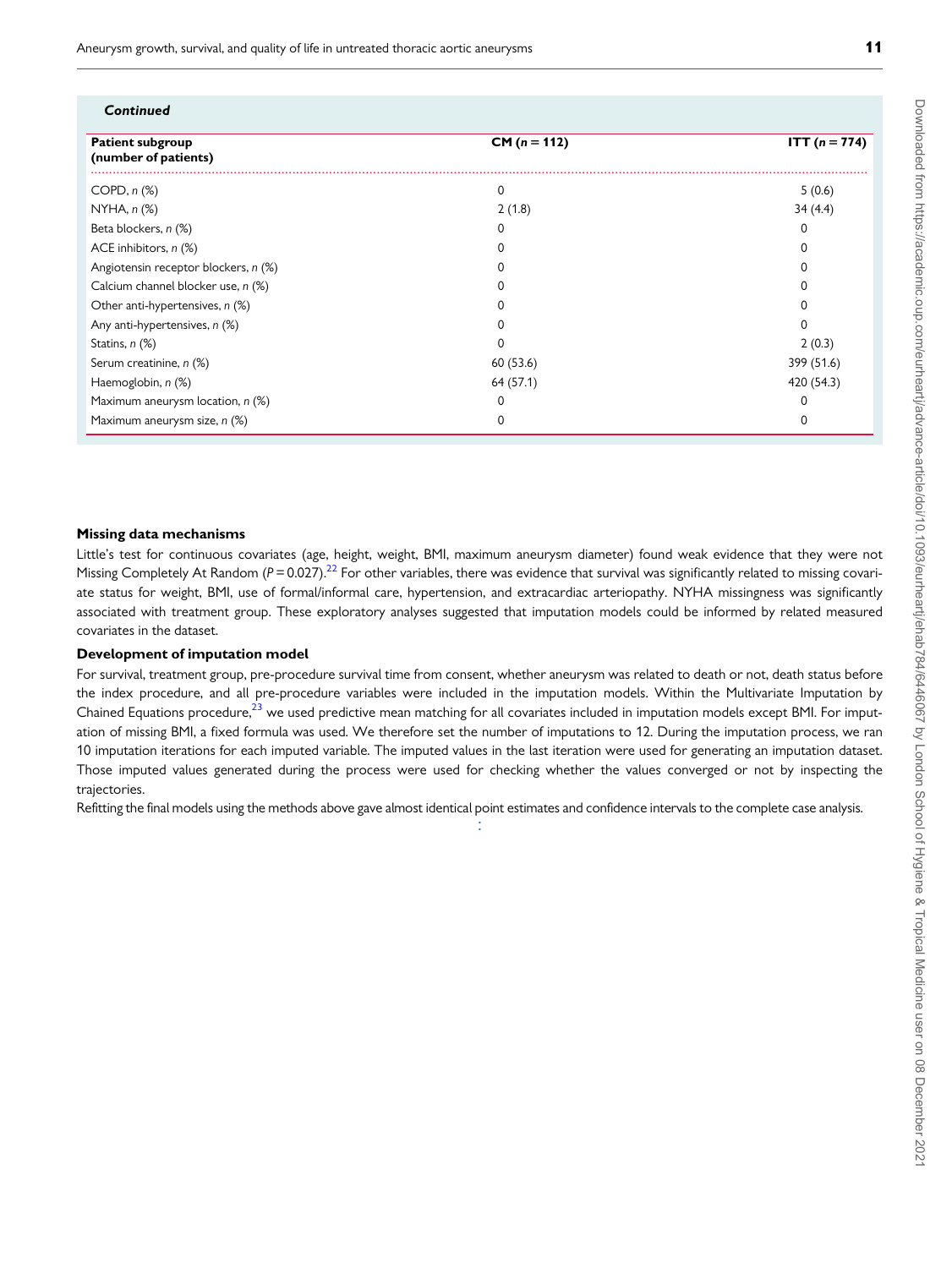# <span id="page-11-0"></span>Appendix 2: Univariable Cox regression results for all cause and aneurysm-related deaths, complete case analysis

|                                         | <b>All-cause deaths</b> |             | <b>Aneurysm-related deaths</b> |             |
|-----------------------------------------|-------------------------|-------------|--------------------------------|-------------|
| Variable                                | HR (95% CI)             | Z-test      | <b>HR (95% CI)</b>             | Z-test      |
| <b>ITT</b>                              | $0.35(0.23 - 0.47)$     | P < 0.001   | $0.28(0.17 - 0.47)$            | P < 0.001   |
| Female sex                              | $1.93(1.36 - 2.72)$     | P < 0.001   | $2.61(1.59 - 4.29)$            | P < 0.001   |
| Use of formal/informal care             | $2.15(1.40 - 3.29)$     | P < 0.001   | $1.92(1.02 - 3.61)$            | $P = 0.042$ |
| Previous cardiac interventions CABG/PCI | $2.17(1.43 - 3.29)$     | P < 0.001   | $1.28(0.63 - 2.59)$            | $P = 0.492$ |
| <b>COPD</b>                             | $2.28(1.56 - 3.34)$     | P < 0.001   | $2.14(1.24 - 3.69)$            | $P = 0.007$ |
| NYHA per class                          | $1.47(1.21 - 1.79)$     | P < 0.001   | $1.35(1.02 - 1.79)$            | $P = 0.037$ |
| Maximum aneurysm size per cm            | $1.94(1.71 - 2.21)$     | P < 0.001   | $2.16(1.81 - 2.59)$            | P < 0.001   |
| Age at consent (per decade)             | $2.02(1.62 - 2.51)$     | P < 0.001   | $1.73(1.29 - 2.32)$            | P < 0.001   |
| Height per 10 cm                        | $0.66(0.56 - 0.77)$     | P < 0.001   | $0.60(0.48 - 0.76)$            | P < 0.001   |
| Weight per kg                           | $0.97(0.96 - 0.98)$     | P < 0.001   | $0.96(0.94 - 0.98)$            | P < 0.001   |
| BMI per $kg/m2$                         | $0.95(0.91 - 0.99)$     | $P = 0.008$ | $0.91(0.86 - 0.97)$            | $P = 0.002$ |

# Appendix 3: Pre-intervention longitudinal model for relation between maximum aneurysm diameter over time and covariates

| <b>Parameter fixed effects</b>                               | <b>Coefficient (SE)</b> | 95% confidence interval     | P-Value (Z-test) |
|--------------------------------------------------------------|-------------------------|-----------------------------|------------------|
| Main effects                                                 |                         |                             |                  |
| Intercept (descending/thoracic abdominal)                    | 5.57(0.05)              | $(5.48 - 5.67)$             | < 0.001          |
| Arch/ascending aneurysms                                     | $-0.10(0.10)$           | $(-0.30 \text{ to } 0.09)$  | 0.296            |
| Time per year for lower section                              | 0.20(0.02)              | $(0.17 - 0.24)$             | < 0.001          |
| Age at scan per decade (centred about mean age of 70.9)      | 0.18(0.04)              | $(0.11 - 0.25)$             | < 0.001          |
| Connective tissue disorder                                   | 0.39(0.17)              | $(0.06 - 0.72)$             | 0.019            |
| Chronic obstructive pulmonary disease                        | 0.21(0.10)              | $(0.02 - 0.40)$             | 0.032            |
| MRI relative to CT                                           | $-0.01(0.04)$           | $(-0.09$ to 0.07)           | 0.807            |
| Interactions                                                 |                         |                             |                  |
| Additional time effect per year for MRI                      | $-0.14(0.3)$            | $(-0.21 \text{ to } -0.08)$ | < 0.001          |
| Additional time effect per year for arch/ascending aneurysms | $-0.21(0.04)$           | $(-0.29 \text{ to } -0.13)$ | < 0.001          |
| Random effects                                               |                         |                             |                  |
| Standard deviation (intercept)                               | 1.06                    |                             |                  |
| Standard deviation (slope)                                   | 0.17                    |                             |                  |
| Correlation (intercept-slope)                                | 0.40                    |                             |                  |
| Residual standard deviation                                  | 0.38                    |                             |                  |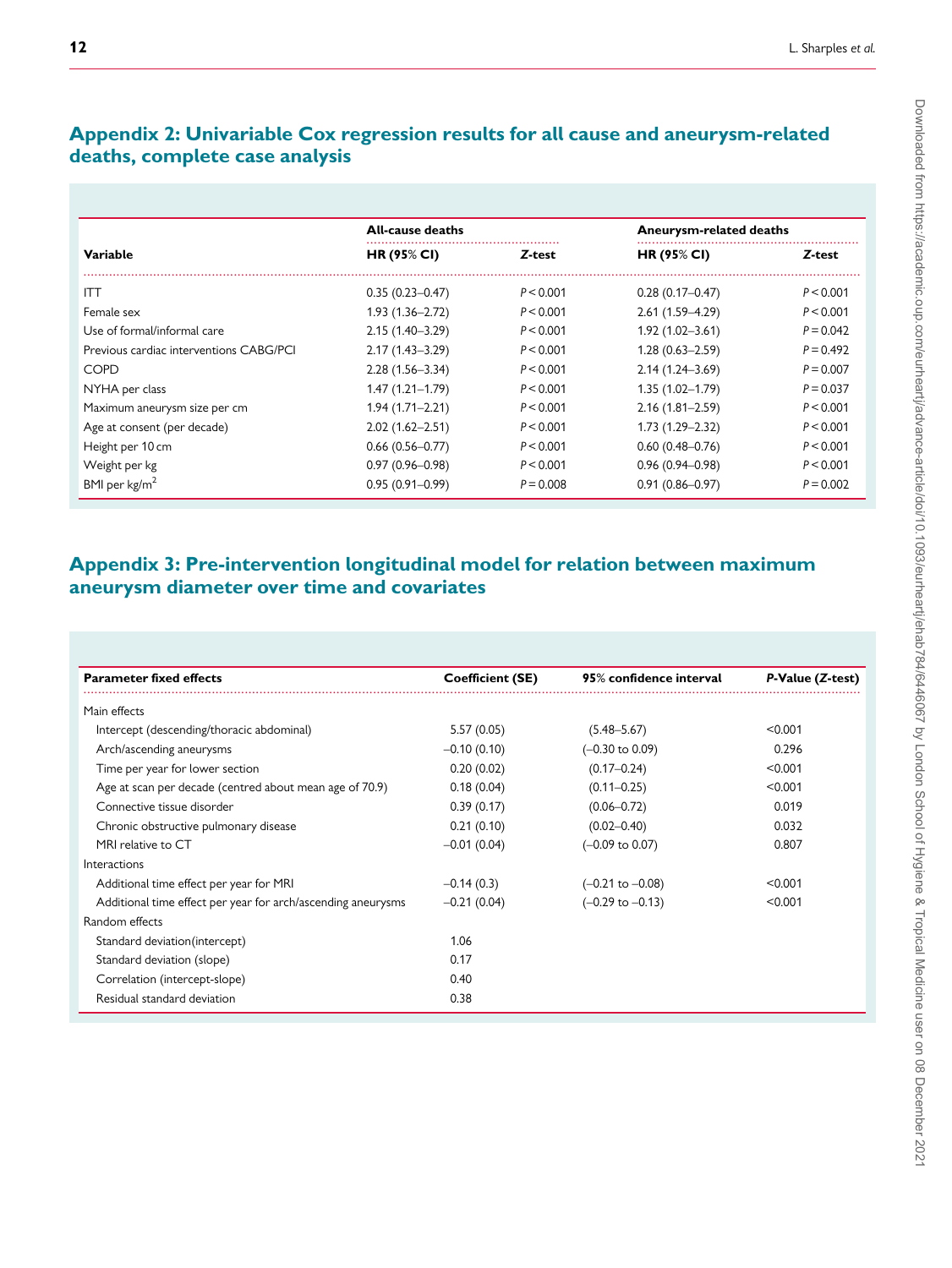# <span id="page-12-0"></span>Appendix 4: Joint model for longitudinal measurements of aneurysm diameter and overall survival

|                                          | <b>Coefficient</b> | 95% confidence interval     | P-Value <sup>a</sup> |
|------------------------------------------|--------------------|-----------------------------|----------------------|
| Maximum aneurysm diameter (cm)           |                    |                             |                      |
| Intercept (descending/thoraco-abdominal) | 6.27               | $(6.05 \text{ to } 6.48)$   | < 0.001              |
| Arch/ascending aneurysms                 | $-0.18$            | $(-0.38 \text{ to } 0.02)$  | 0.085                |
| Intention to treat (relative to CM)      | $-0.70$            | $(-0.93 \text{ to } -0.48)$ | < 0.001              |
| Time (per year)                          | 0.08               | $(0.04 \text{ to } 0.11)$   | < 0.001              |
| <b>Overall survival</b>                  | Hazard ratio       | 95% confidence interval     | P-Value <sup>a</sup> |
| Current diameter (per cm)                | 2.02               | $(1.70 \text{ to } 2.41)$   | < 0.001              |
| Arch/ascending aneurysms                 | 0.74               | $(0.42 \text{ to } 1.28)$   | 0.283                |
| Intention to treat (relative to CM)      | 0.87               | $(0.57 \text{ to } 1.32)$   | 0.506                |
| Female (relative to male)                | 1.84               | $(1.27 \text{ to } 2.65)$   | 0.001                |
| Age at consent (per decade)              | 1.84               | $(1.44 \text{ to } 2.35)$   | < 0.001              |
| NYHA (per class)                         | 1.23               | $(0.99 \text{ to } 1.53)$   | 0.060                |
| <b>Random effects</b>                    | <b>Estimate</b>    | 95% confidence interval     |                      |
| Standard deviation (intercept)           | 1.02               | $(0.96 \text{ to } 1.08)$   |                      |
| Standard deviation (time)                | 0.09               | $(0.05 \text{ to } 0.19)$   |                      |
| Correlation (intercept, time)            | 0.61               | $(-0.36 \text{ to } 0.95)$  |                      |

<sup>a</sup>From Wald test.

# Appendix 5: Final models estimates for relation between HRQoL over time and baseline covariates

| <b>Parameter fixed effects</b>                         | <b>Coefficient (SE)</b> | 95% confidence interval       | P-Value (Z-test) |
|--------------------------------------------------------|-------------------------|-------------------------------|------------------|
| Main effects                                           |                         |                               |                  |
| Intercept                                              | 0.838(0.013)            | $(0.812 - 0.863)$             | < 0.001          |
| Time per year                                          | $-0.010(0.006)$         | $(-0.022$ to $0.002)$         | 0.132            |
| (non smoker and average age)                           |                         |                               |                  |
| Age per decade                                         | 0.010(0.006)            | $(-0.003$ to $0.022)$         | 0.122            |
| (centred about mean of 70.9 years)                     |                         |                               |                  |
| Formal/informal care                                   | $-0.179(0.020)$         | $(-0.219$ to $-0.140)$        | < 0.001          |
| NYHA per class above I                                 | $-0.102(0.008)$         | $(-0.118 \text{ to } -0.086)$ | < 0.001          |
| Smoking history                                        |                         |                               | 0.057            |
| Current smoker                                         | $-0.049(0.022)$         | $(-0.093$ to $-0.005)$        |                  |
| Ex-smoker                                              | 0.003(0.015)            | (-0.027 to 0.032)             |                  |
| Interactions                                           |                         |                               |                  |
| Additional change over time per decade increase in age | $-0.013(0.003)$         | $(-0.019$ to $-0.007)$        | < 0.001          |
| Additional change by smoking history                   |                         |                               | 0.004            |
| Current smoker                                         | $-0.034(0.012)$         | $(-0.058$ to $-0.010)$        |                  |
| Ex smoker                                              | 0.003(0.008)            | $(-0.012 \text{ to } 0.018)$  |                  |
| Random effects                                         |                         |                               |                  |
| Standard deviation (intercept)                         | 0.166                   |                               |                  |
| Standard deviation (slope)                             | 0.040                   |                               |                  |
| Correlation (intercept-slope)                          | $-0.070$                |                               |                  |
| Residual standard deviation                            | 0.124                   |                               |                  |